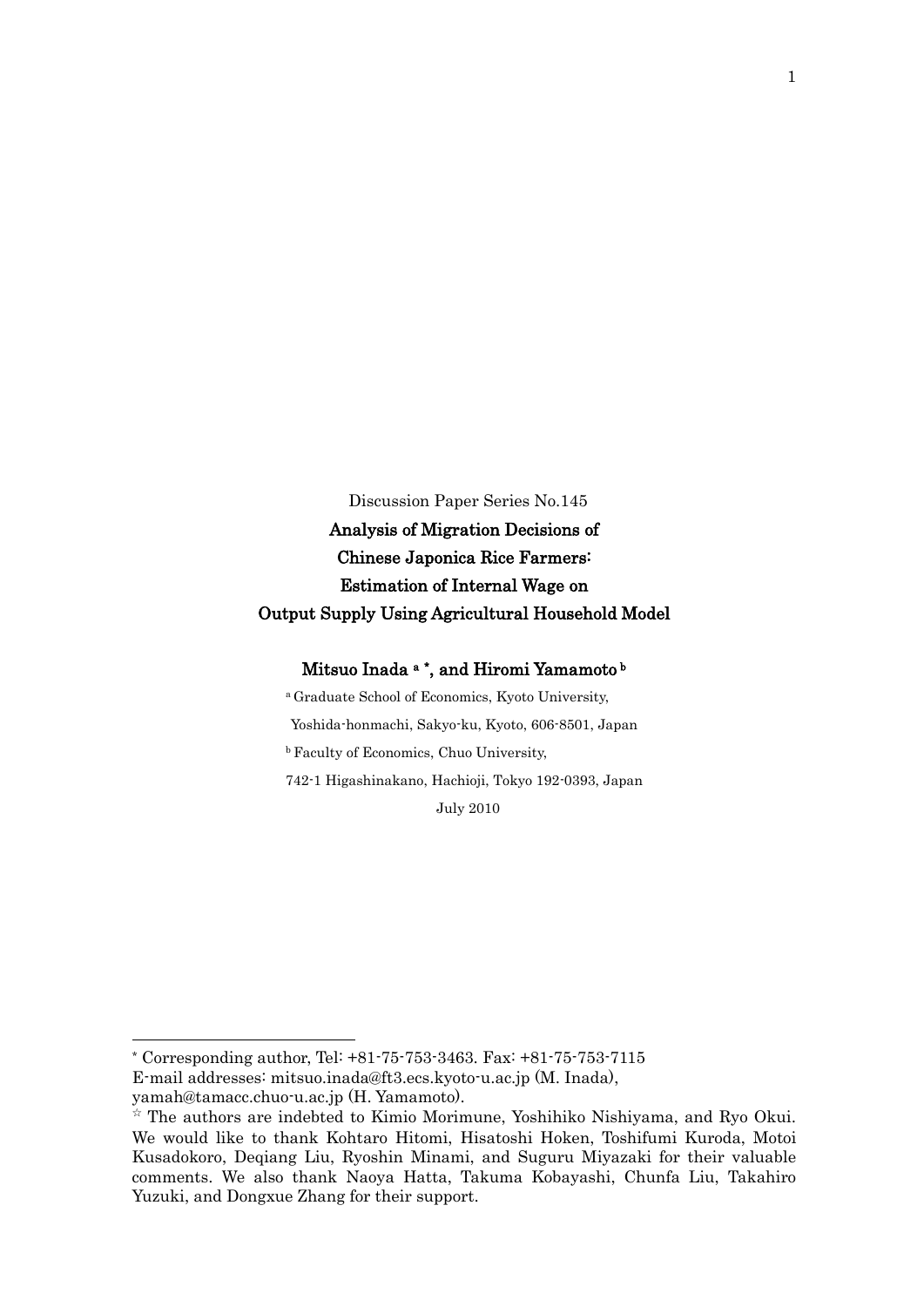#### Summary

This paper examines the migration decisions of Chinese Japonica rice farmers in terms of wage gaps. We use a non-separable agricultural household model to estimate the internal wages of the output supply. As a result, internal wages, which denote the reservation wages of Japonica rice cultivation, are substantially lower than market wages in Japonica rice production and the wage levels in township and village enterprises. Furthermore, we find that internal wages are substantially lower than the wage levels in the urban construction sector. Finally, we analyze the separation property in this agricultural household model. The test for equality of means between internal and market wages is rejected at a 1 % level of significance. We conclude that an efficient labor market does not yet exist in rural China.

JEL classification: J31, Q11, R23

Keywords: Migration, Wage gap, Internal wages, Agricultural Household Model

# 1. Introduction

 $\overline{a}$ 

After 1978, the decollectivization of the People's Commune System and the introduction of the Household Responsibility System enormously changed rural China. One of the biggest changes was the start of a massive migration of rural surplus labor. Under the collective farming system, redundant labor in agricultural production had been prohibited from leaving rural areas. However, in the early 1980"s, after the introduction of the Household Responsibility System, rural labor rapidly flowed into urban industrial sectors and Township and Village Enterprises (TVEs). In the 1990"s, as intense competition among TVEs occured, a number of TVEs exited the market. At the same time, surplus labor was allowed to migrate from villages to urban areas without changing household registration (*hukou*) status. As a consequence, rural residents who worked in urban areas rapidly increased. According to the National Bureau of Statistics of China, <sup>1</sup> the number of migrant workers exceeded 145.3 million at the end of 2009. On the other hand, a shortage of workers surfaced in the Pearl River delta region in 2004. After that, the entire eastern coastal region faced the same situation. Cai (2007a, and 2007b) argued that surplus labor had disappeared from the entire country, meaning that the turning point discussed in Lewis (1954) had been exceeded. The controversy grew concerning whether the Chinese economy had already reached its turning point.

The Lewis model assumes that surplus labor migrates from the rural agricultural

<sup>1</sup> http://www.stats.gov.cn/tjfx/fxbg/t20100319\_402628281.htm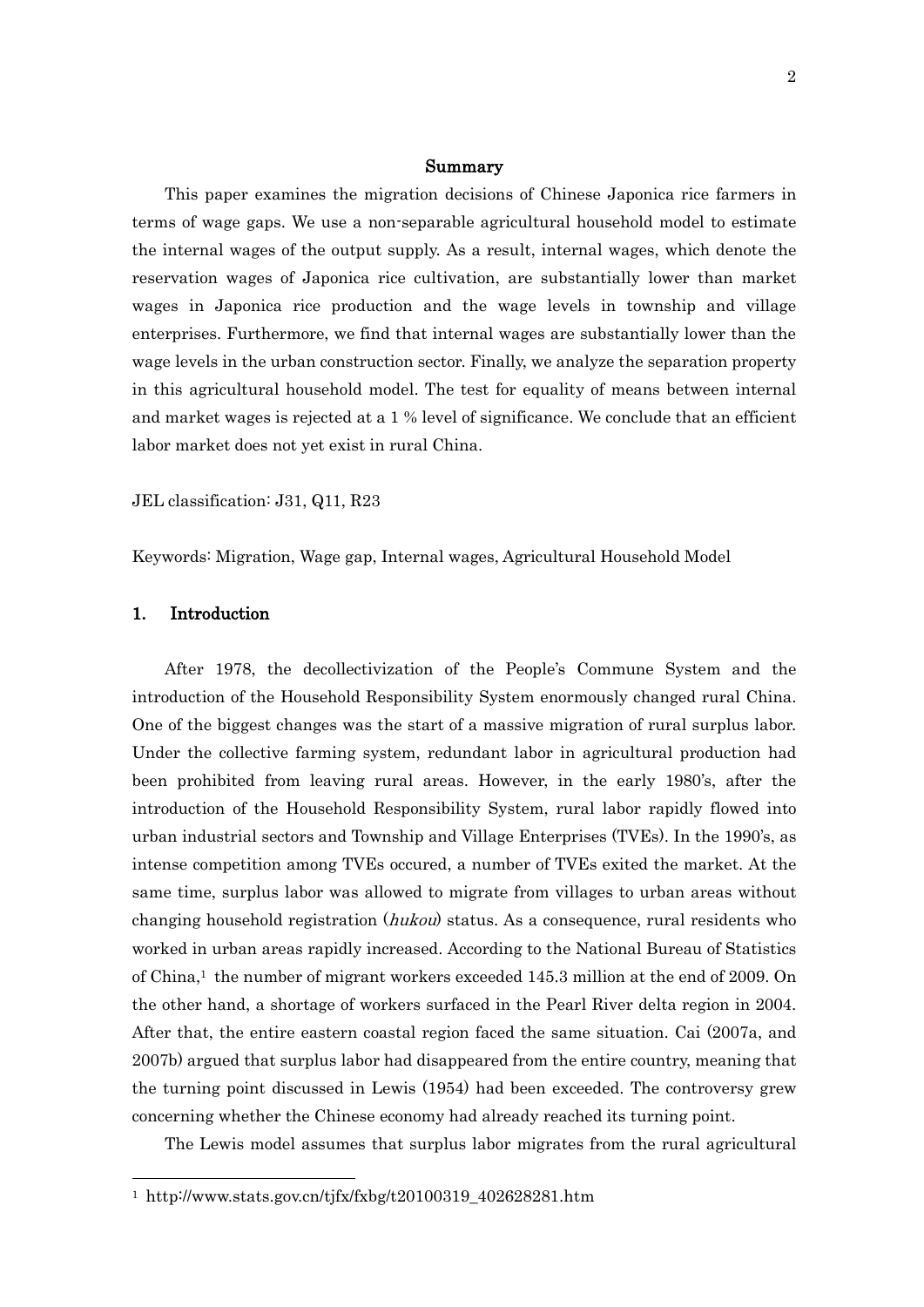to the urban industrial sector. But migration also happens among rural agricultural sectors. In China, after 1998, The Data Collection of the National Farm Production Costs and Returns recorded the working hours of workers who migrate among rural agricultural sectors. Their hours have been increasing.

Why did migration occur from rural to various other sectors? In the empirical literature, analyses have been conducted in two different ways. First, a set of papers investigated wage gaps among sectors. Some used Lewis model to estimate wage gaps between rural and industrial sectors (e.g., Yang and Zhou (1999), Meng (2000), and Minami and Ma (2009)). Others used the agricultural household (hereafter AH) model to evaluate reservation wages in agricultural sectors (e.g., Cook (1999), Hoken (2000), and Zeng (2005)). The authors who utilized the AH model also analyzed the wage gap by comparing reservation wages with wage levels in industrial and non-agricultural sectors. Second, another set of papers analyzed the effect of relevant variables on migration decisions. Zhao (1997) and Zhang, Huang and Rozelle (2002) studied the effects of education on migration decisions. Zhu (2002) used published income data to examine the effect of income gaps between rural and urban areas on migration decisions. Wu and Yao (2003) analyzed the effect of the characteristics of Chinese institutions on migration decisions. Others analyzed the effects of education and such characteristics as family members, household, and community on migration decisions (e.g., Hare (1999, 2002), Zhao (1999), and Lu and Song (2006)).

This paper is most closely related to the estimation of the wage gap using the AH model. Papers conducted by the first method<sup>2</sup> use published macro and micro data to estimate farmer"s on-farm wage levels. In macro data analysis, Yang and Zhou (1999) used panel data for 1987-1992 collected from the *China Statistical Yearbook (CSY)* and rural and urban household surveys and examined whether economic reforms reduced rural-urban segmentation. They employed the Lewis model to estimate the marginal value productivity of labor (MVPL) in the agricultural sector, TVEs, and state-owned enterprises (SOEs) at the national level. Their result shows that the MVPL in SOEs is higher than in the rural industries and agricultural sectors. This suggests that sectoral wage disparities cause migration from agricultural sectors to TVEs and SOEs. Consequently, they concluded that economic reforms failed to correct urban bias. Meng  $(2000)$  used panel data for 1984-1990 collected from CSY and a survey conducted by the Rural Development Center of China and the World Bank on 300 TVEs. He also employed the Lewis model to compare MVPL in TVEs with agricultural returns to labor. The comparison result indicates that the agricultural returns to labor is substantially lower

<sup>2</sup> In these papers, they refer to working in the non-agricultural sector without moving away from their place of residence as "non-farm work". On the other hand, work in the urban industrial sector by moving away from their place of residence is "migration". In this paper, we refer to both as "migration" in a broad sense.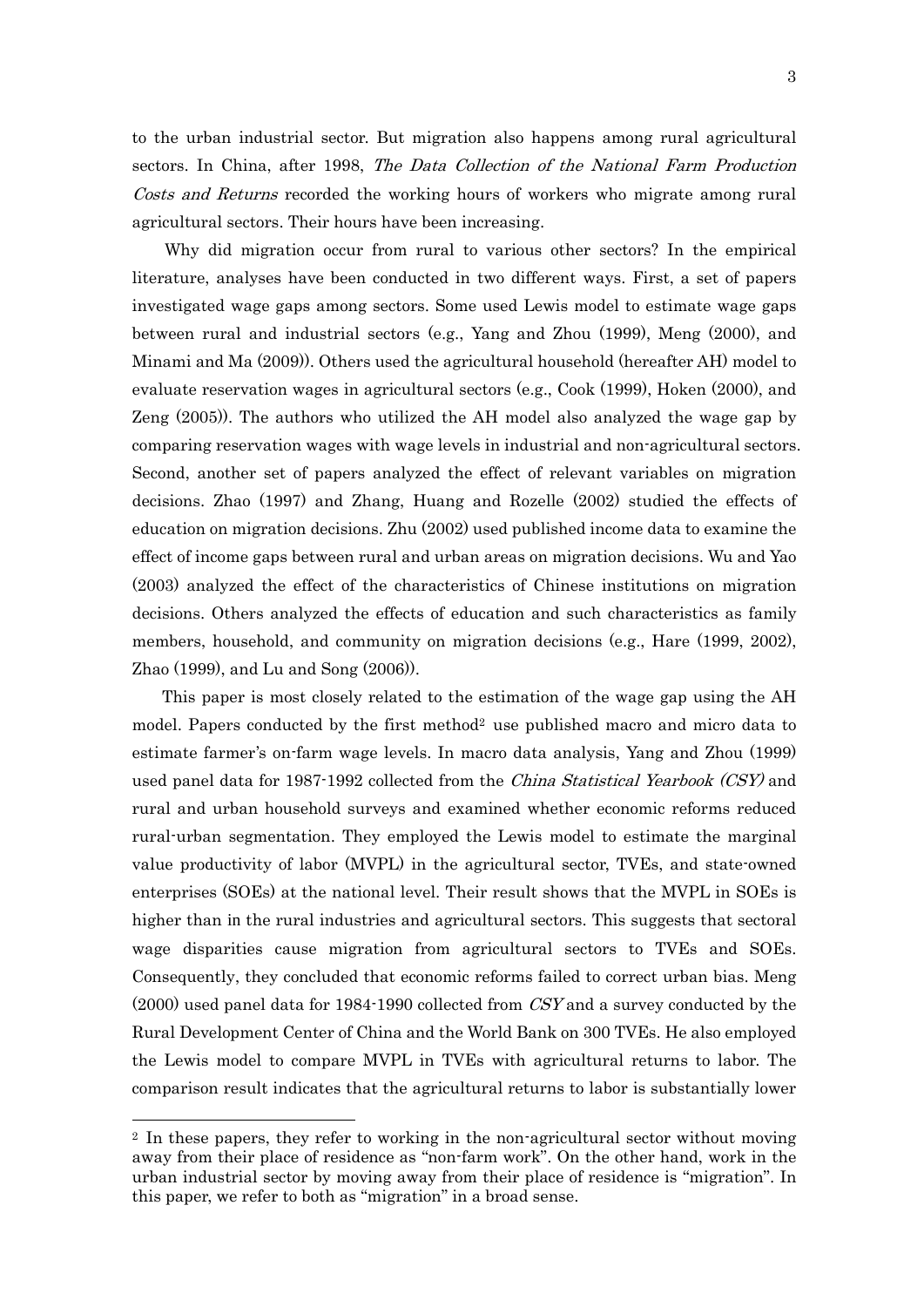than the wage level in TVEs. The wage gap was increasing. Minami and Ma (2009) used time series-cross section data for 1990-2005 from the China Rural Statistical Yearbook (CRSY). They also utilized Lewis model to compare MVPL in agricultural sector with the level of subsistence wage. (the net per capita income for rural residents and per capita rural household expenditures) They showed that MVPL is substantially lower than subsistence wage. They concluded that agricultural sector in China still have surplus labor, which implies that the Lewisian turning point had not been yet exceeded.

In micro data analysis, Cook (1999) used household survey data conducted in Shandong Province in 1990 and employed an AH model to estimate production functions in agricultural and non-agricultural sectors. The household data included crops (wheat, corn, and cotton), fruit cultivation, and animal husbandry. She found the marginal return in agricultural sectors is substantially lower than the marginal returns in non-agricultural sectors. Furthermore, the result shows the marginal return in non-agricultural sectors approximate the non-agricultural wage rate and indicates that the labor market in this region might be efficient in the non-agricultural sector.

Hoken (2000) used household surveys conducted in Hubei Province in 1979 and 1985 and employed an AH model to analyze the migration decisions of farmers from agricultural to non-agricultural sectors. One of his contributions is to estimate the husband and wife production function of crop cultivation. Using MVPL to calculate the annual income level of crop cultivation, he found that its income level in 1979 was higher than non-agricultural wages for both genders. However, in 1985, the income level in crop cultivation was substantially lower than non-agricultural wages. This is consistent with the rise of the Gini coefficient between 1979 (0.197) and 1985 (0.257) in this region. Hoken argues that the expansion of the non-agricultural sectors resulted from economic reform and a corresponding reallocation of labor, which caused an income disparity among households. On the other hand, he also analyzed the effect of education levels on crop cultivation and the non-agricultural labor supply and showed that education for both genders is not significantly positive in crop cultivation. But in the non-agricultural labor supply, the wife's level of education is significantly positive, but not the husband's level.

 Zeng (2005) used a North and Northeast China Living Standard Survey coordinated by the World Bank in 1995. The data includes agricultural production and crop cultivation. He employed an AH model to analyze the effect of the non-agricultural labor supply on production efficiency and simultaneously analyzed the production efficiency of the non-agricultural labor supply. The result shows that variables related to the differences of human capital (e.g., education and job training) affect the labor supply of the non-agricultural sectors. Zeng also argues that a free transaction of farmland accelerates the labor supply in non-agricultural sectors.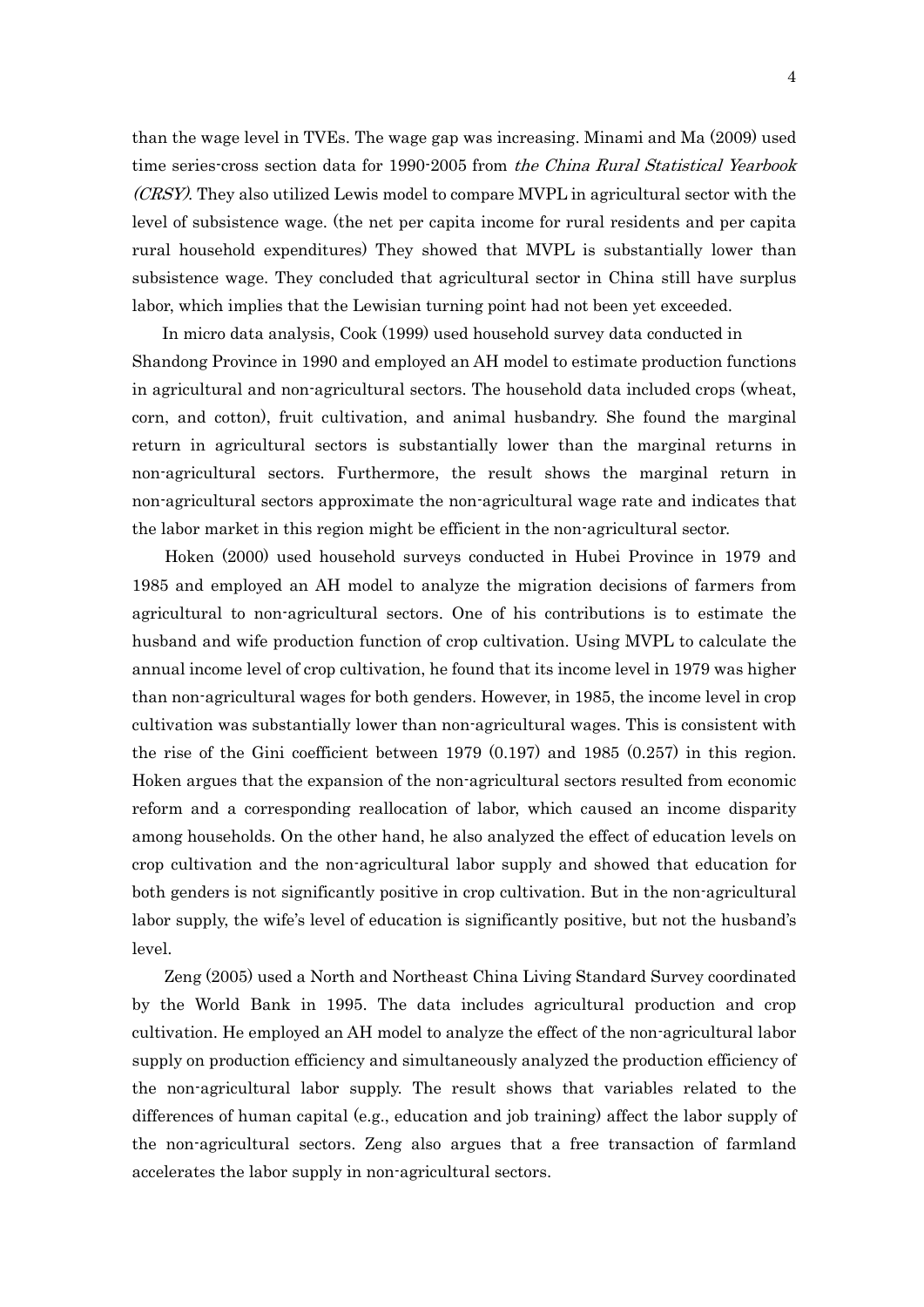Note that these studies employ the AH model with a separable property, which means that a farmer"s production decision is independently determined regardless of his preferences and endowments. It assumes that a competitive market exists. However, we need to examine whether the assumption is appropriate. Cook (1999) carried out a equality test of the means between the marginal revenue product of labor in on-farm and off-farm work. The result shows that the returns to labor in agriculture are lower than the returns to labor in other non-agricultural activities. Hoken (2000) verified the effect of family characteristics on the non-agricultural labor supply. Consequently, since education and expanded family variables affect the non-agricultural labor supply, the separation property is rejected. Hoken concludes that efficient labor allocation is not always achieved in the sample region. Zeng (2005) also analyzed the effect of family characteristics on the non-agricultural labor supply and confirmed that the separation property is rejected because the variables of human capital affect the labor supply in the non-agricultural sectors.

 As seen above, most previous literatures used data that included a broad agricultural sector, and assumed that migration decisions are homogeneous among various types of farmers. However, differences might exist in production technology and migration decisions among agriculture, forestry, fishery, and animal husbandry.<sup>3</sup> In micro data analysis, Hoken (2000) and Zeng (2005) estimated the production function of crop cultivation. But naturally differences are seen in production and consumption decisions among farmers of rice, wheat, corn and others. None of the papers analysed migration decisions in a specific crop cultivation. At the same time, these papers analyzed migration decisions from agricultural to non-agricultural and urban industrial sectors. None analyzed migration decisions from relatively poor agricultural to relatively rich agricultural sectors.

 This paper utilizes the non-separable AH model constructed by Sonoda and Maruyama (1999) to analyze Chinese farmers engaged in Japonica rice cultivation. 4 Based on estimation of the production function, we calculate the reservation wages of Japonica rice farmers to examine migration decisions in terms of wage gaps among

<sup>3</sup> In the definition of the Chinese statistics, "agriculture" in a broad sense includes not only agricultural production but also forestry, fishery, and animal husbandry. For example, in CSY "agriculture" describes nong lin mu yu (agriculture, forestry, animal husbandry and fishery). Additionally, "farmer" (*nong min*) indicates inhabitants in rural areas in all Chinese statistics. It does not always mean that "farmers" indicate labors who only engage in on-farm work. In recent years, *CRSY* published the classified data by sector.

 $4$  After the implementation of the household responsibility system for management ( $bao$ gan dao hu), farmers in China could voluntarily select which farm products to produce. Therefore, if we analyze farmer production decisions using micro data, we must consider sample selection bias. However, we ignore this problem, because we are examining aggregate production decisions at the provincial level.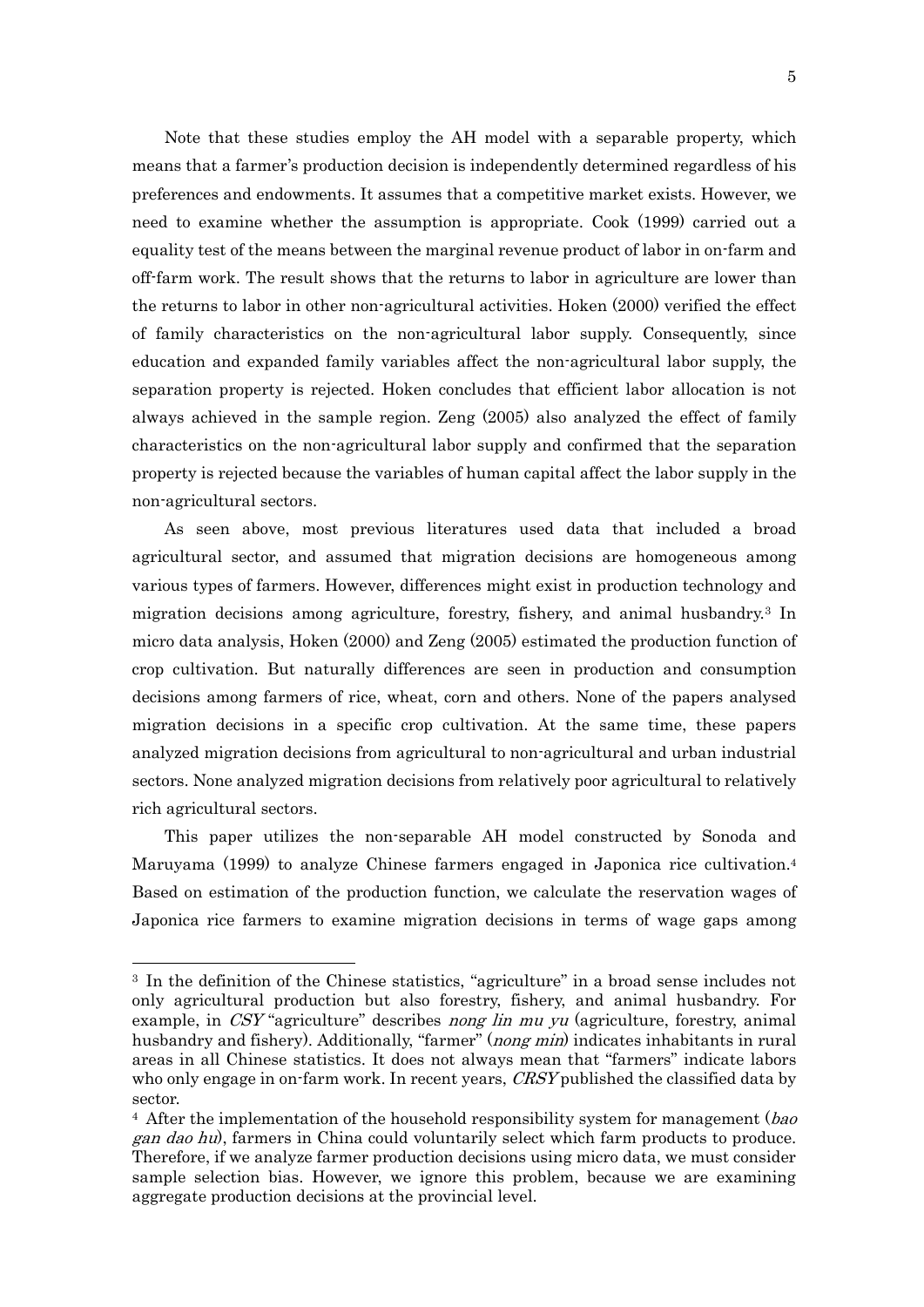sectors using macro data. To analyze this argument, we compare reservation wages with market wages in the production of Japonica rice, wages in TVEs, and wages in the urban construction sector. Sonoda and Maruyama (1999) demonstrated that the reservation wages on the output supply are lower than market wages of rice cultivation in Japan. The result provides a general explanation of migration decisions from agricultural to various sectors in terms of wage gaps.

In this paper, we assume that migration opportunities are constrained. Under this assumption, we can estimate the reservation wages on the output supply, and conduct a separability test of the AH model. The estimation method in the AH model and the separability test in our AH model are discussed below.

The remainder of the paper is organized as follows. Section 2 reviews the theoretical background of the AH model and constructs an AH model based on Sonoda and Maruyama (1999). Section 3 describes the data and the compilation method of the variables. Section 4 presents the estimation method and the empirical results. Section 5 shows the calculation of internal wages of Japonica rice cultivation and the test results of the separable property of our AH model. Finally, Section 6 provides some concluding remarks.

# 2. Model

#### 2.1. Theoretical background

 The AH model prototype was formed by Tschajanow (1923), who argued that agricultural production decisions depend on consumption choices of peasant farmers. Under the influence of Tschajanow's analysis, Tanaka (1951) established the AH model as a subjective equilibrium model, which Nakajima (1956) extended to analyze imperfect agricultural input markets. Yori (1971) also developed an analysis of imperfect agricultural production markets. On the other hand, in western academic societies, based on the insightful work of Becker (1965), researchers constructed an AH model. Japanese papers had not been fully recognized because they were only published in Japanese. However, Singh et al. (1986) introduced early works written in Japanese as the founding work in the AH model that analyzed imperfect labor markets. Strauss and Thomas (1995) also described Tanaka (1951) and Nakajima (1957) as pioneering works that ranked with Becker (1965).

 As mentioned previously, the AH model has two types: a separable and a non-separable model. The former has a separable property in which production and consumption decisions are independently determined under the competitive markets. Imagine that the rice market is competitive. Then the results of the following two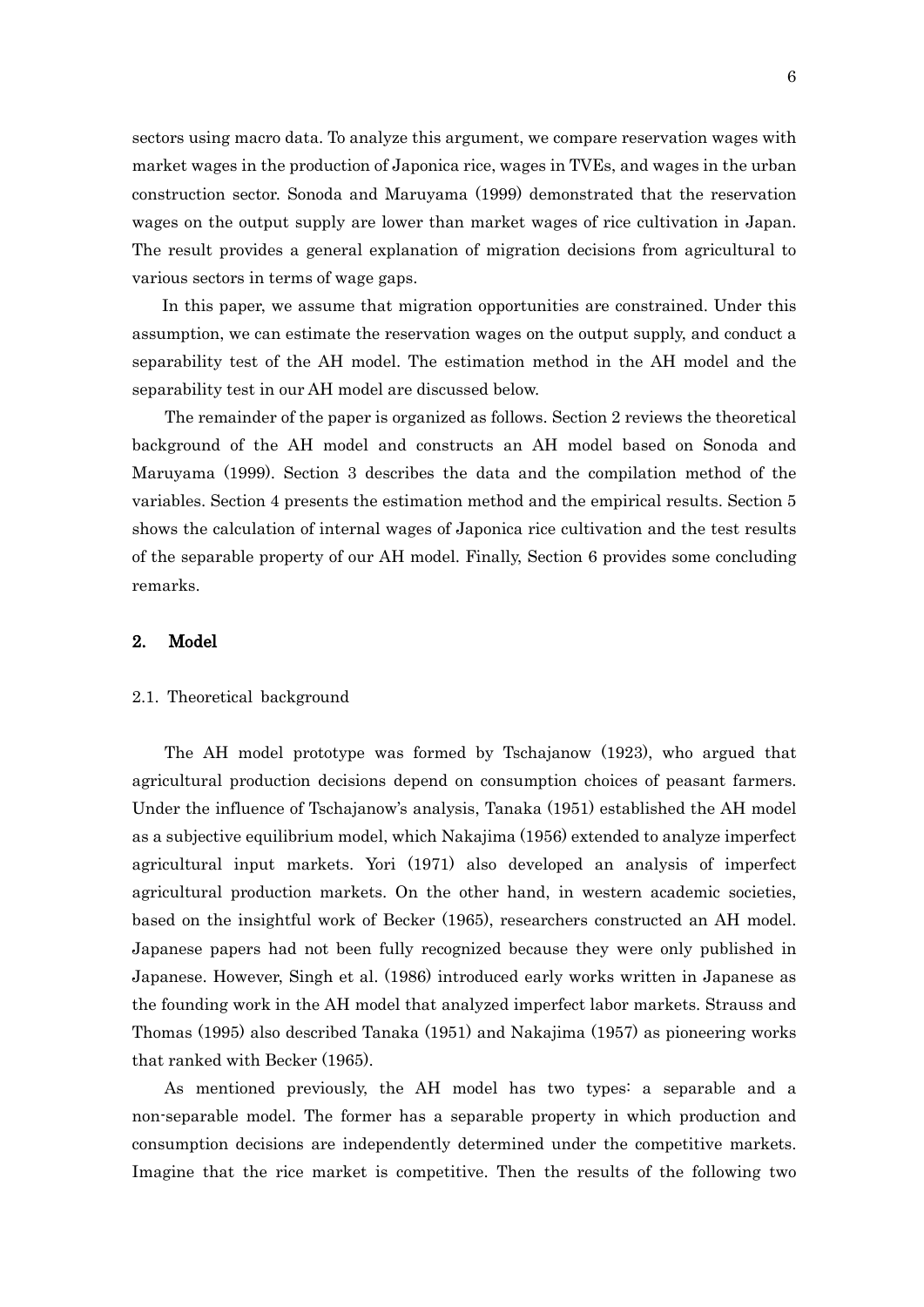behaviors are identical in their consumption decisions: to consume goods produced by themselves and to consume goods purchased from markets. The price of rice is stabilized under a competitive market.

 On the other hand, in the non-separable model, production decisions cannot be separated from consumption decisions under imperfect markets because household preferences influence the former. Non-separable models are frequently utilized by the analysis of agricultural households in developing countries because we can incorporate various types of markets failures and imperfect markets in this model.<sup>5</sup>

 In this paper, we assume imperfect labor markets in China. Controversy continues whether a competitive labor market has already emerged in rural China.<sup>6</sup> But none of the papers show that an efficient labor market has emerged in the entire country. In reality, minimum wages among provinces remain unequal. Therefore, when we conduct macro data analysis, assuming that the labor market is not efficient might be practical.

 We also assume that migrant wage employment is constrained. The first paper that incorporated constrained migrant employment into the AH model is Arayama (1986). He first assumes unconstrained off-farm employment under competitive labor and product markets to analyze the time allocation of Japanese farmers. Although the estimated result is consistent with the actual time allocation in off-farm employment, the separable property is strongly rejected. In response to the result, Arayama assumes constrained off-farm employment due to the following two reasons. First, farmers maintain a certain level of working hours in on-farm work. Second, there are few opportunities to find off-farm employment in some regions. Under these assumptions, the separable property is supported by the test.

 Sonoda and Maruyama (1999) extend these studies to analyze the effect of internal wages on output supply using the AH model with constrained off-farm wage employment and show that a rise in the price of rice decreases rice output by the internal wage effect. 7

 As mentioned above, we assume that migrant wage employment is constrained, based on Sonoda and Maruyama (1999) and that migrant wage employment is constrained in China for the following reasons. First, farmers work in TVEs or urban

<sup>5</sup> For example, Udry (1998) employs a non-separable AH model to analyze inefficient labor and land market. Kurosaki and Fafchamps (1998) also utilize a non-separable AH model to analyze market failures for which a complete set of contingent securities does not exist.

<sup>6</sup> For example, Parish, Zhe, and Li (1995) demonstrate that an efficient labor market has emerged around big cities and the east coastal region. On the other hand, Yao (1999) shows that farmers who want to work in the non-agricultural sector face entrance and time rationing in labor markets. Johnson (1995) argues that the entrance of the urban labor market is restricted for rural migrants, due to deficiencies in social benefits, medical services and educational systems for migrant workers.

<sup>7</sup> In this paper, we use internal wage as a synonym for reservation wage.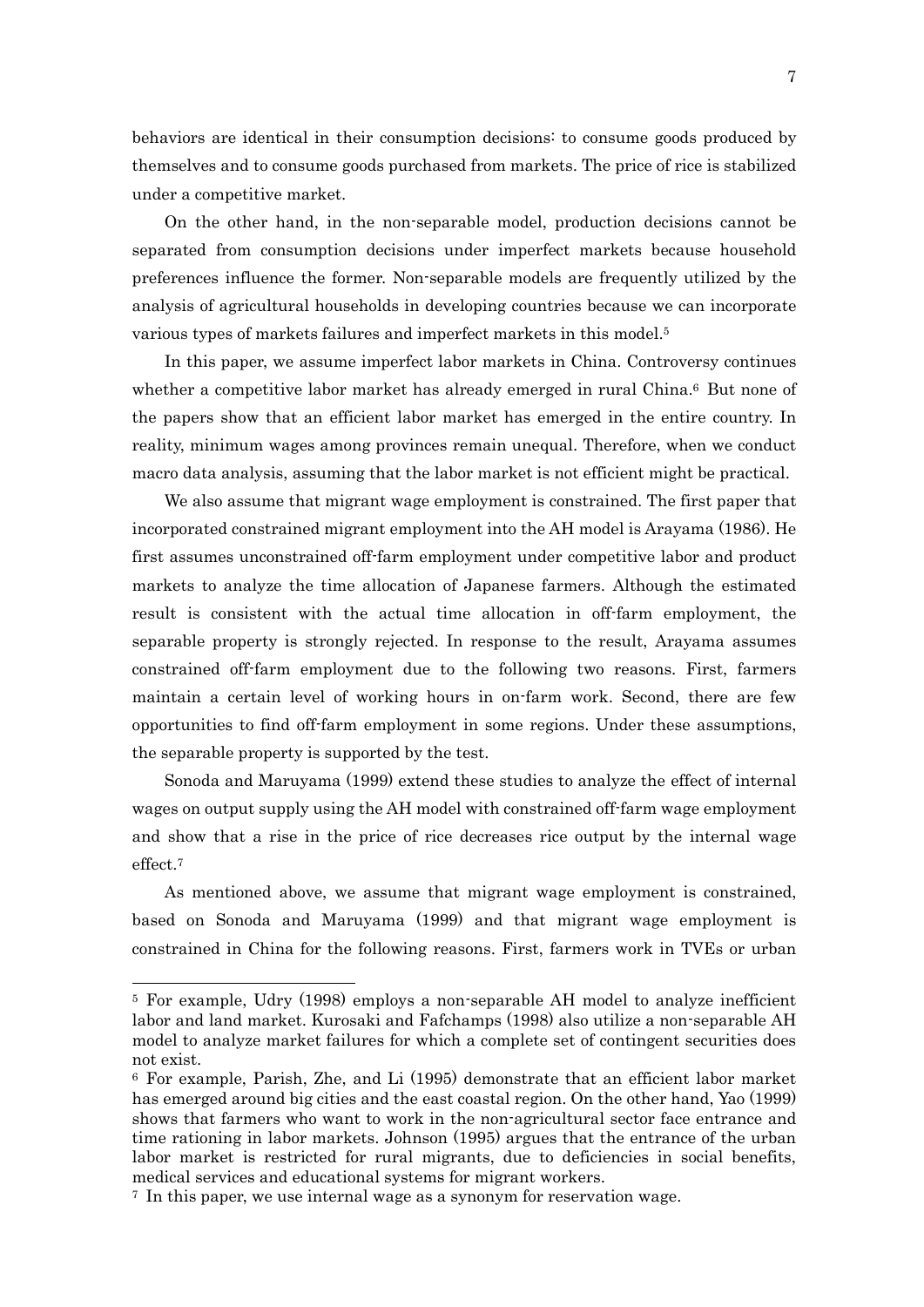sectors in the off-farm season.<sup>8</sup> Second, the deficiencies in social benefits, medical services, and educational systems for migrant children discourage farmers from moving to urban areas. For these reasons, we consider that migrant wage employment of farmers is constrained.

#### 2.2 Model

Next, we construct a AH model that deeply reflects Sonoda and Maruyama (1999). The welfare function of households presented as follows:

$$
W = U(C_1, C_2, Z),\tag{1}
$$

where  $U(\cdot), C_1, C_2$ , and Z denote the utility function, the amount of a home-produced good, purchased goods, and leisure, respectively. The welfare function is assumed to be well behaved in the usual sense. The household allocates its endowed time. We also assume the migrant wage employment is constrained:

$$
L_2 = Te - Z - L_1 \le L = \text{constant},\tag{2}
$$

where  $L_1, L_2, Te$ , and  $L$  denote the hours of on-farm work, migrant work, leisure, the endowed time, and the maximum hours of migrant work, respectively. The constrained household budget satisfies:

$$
pC_1 + p'C_2 + wZ + S + TAX \le M,
$$
\n<sup>(3)</sup>

where  $p, p', w, S$ , and *TAX* denote the price of a produced good, purchased goods, and the market wage, savings, and taxes, respectively. M denotes the entire income of the household defined as:

$$
M \equiv wTe + \pi + V,\tag{4}
$$

where 
$$
\pi = pX - wL_1 - qF - OC
$$
.

Equation (4) shows that the household"s entire income consists of the value of endowed time ( $wTe$ ), the profit function of home-produced good ( $\pi$ ), and unearned income (V). The revenue of home-produced good  $(\pi)$  is defined above.  $q, F$  and OC denote the price of material inputs, their quantity, and other costs. The household produces a quantity of Y. The quantity of produced good  $C_1$  does not exceed the quantity of Y. *Y* is bounded by production possibility:

$$
Y \le f(L_1, F; K, T),\tag{5}
$$

 $\overline{a}$ 

$$
(5)
$$

<sup>8</sup> In fact, the number of migrant workers who spend whole of the year working in another sector or district (including entire family exoduses  $(iu$  *jia li cun*) is huge in micro level. According to the Department of Rural Surveys National Bureau of Statistics (2005), the number of entire family exoduses was 24.7 million in 2004. This accounts for about 20% of the number of migrant workers. But, we ignore the decision of year round migration in this paper. Because we consider aggregate production decisions, we don"t assume that the hours of on-farm work equals zero.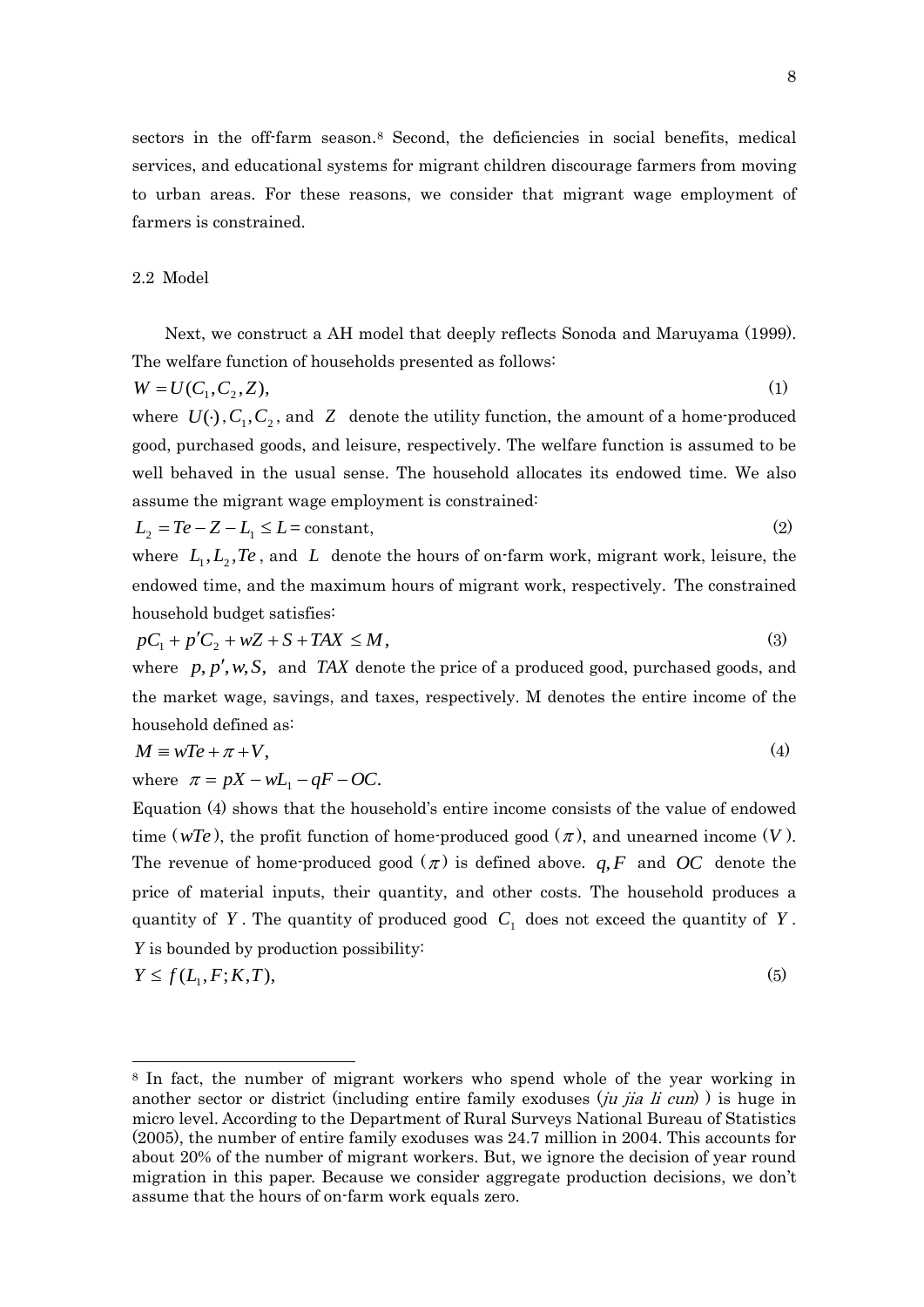where  $K$  and  $T$  denote the capital input and planting area of a home-produced good. Production function  $f(\cdot)$  is assumed to be well behaved in the usual sense.<sup>9</sup>

The following are the Kuhn-Tucker Lagrange optimality conditions:

$$
\partial \ell / \partial L_1 = \mu + \lambda (p \partial f / \partial L_1 - w) \le 0 \tag{6.1}
$$

$$
\partial \ell / \partial F = \lambda (p \partial f / \partial F - q) \le 0 \tag{6.2}
$$

$$
\partial \ell / \partial C_1 = \partial U / \partial C_1 - \lambda p \le 0 \tag{6.3}
$$

$$
\partial \ell / \partial C_2 = \partial U / \partial C_2 - \lambda p \le 0 \tag{6.4}
$$

$$
\frac{\partial \ell}{\partial Z} = \frac{\partial U}{\partial Z} + \mu - \lambda w \le 0 \tag{6.5}
$$

$$
\partial \ell / \partial \lambda = pf(L_1, F, K, T) - wL_1 - qF - OC - pC_1 - p'C_2 - wZ - S - TAX \le 0 \tag{6.6}
$$
  

$$
\partial \ell / \partial \mu = L - Te + Z + L_1 \le 0, \tag{6.7}
$$

where they are assumed to satisfy the nonnegative conditions in each variable. Equations  $(6.1)$ ,  $(6.3)$ , and  $(6.5)$  imply that

$$
p\frac{\partial U/\partial Z}{\partial U/\partial C_1} = w - \mu/\lambda = p\partial f/\partial L_1.
$$
 (7)

We define  $w - \mu / \lambda = w^* \leq w$  and  $w^*$  as the reservation wages of the output supply.<sup>10</sup> Why is  $w^* \leq w$  satisfied theoretically? Sonoda and Maruyama (1999) adopted the efficiency wage hypothesis proposed by Shapiro and Stiglitz (1984). The efficiency wage hypothesis in the context of the non-separable AH model means that employers pay workers higher wage  $(w)$  than their reservation wage  $(w^*)$  for on-farm work to encourage workers not to shirk. If they are caught by shirking and fired, they have to pay a penalty between their reservation wage of on-farm work and their market wage. At the same time, imagine that workers follow suit. Now, workers who become unemployed are willing to work for wages lower than the market wage. But the employer doesn"t want to hire at the lower wage, because he or she thinks that workers will inevitably shirk under the market wage level. Therefore, workers believe their employment is constrained by market wages including efficiency pay. It seems true that a wage gap exists between the agricultural sector and the non-agricultural and urban sectors in China.

The entire income and profit function based on reservation wages can be rewritten as follows:

$$
M^* \equiv w^*Te + (w - w^*)L + \pi^* + V,\tag{4.1}
$$

<sup>9</sup> If we analyze the micro data, then we must consider the production minimum goal in a dual price system. Under the system, farmers receive incentive for higher cultivation, because they can freely sell their products after achieving the production target. We ignore this to consider aggregate production decision.

<sup>&</sup>lt;sup>10</sup> Sonoda and Maruyama (1996) explain that  $\mu/\lambda$  denotes the amount of discount that can be allowed. If they cannot utilize the opportunity of off-farm employment, they must input all their working hours in on-farm work. In this case, their marginal product of the labor or their demand wage level is lower than the market wage. The amount of discount turns out to be  $\mu/\lambda$ .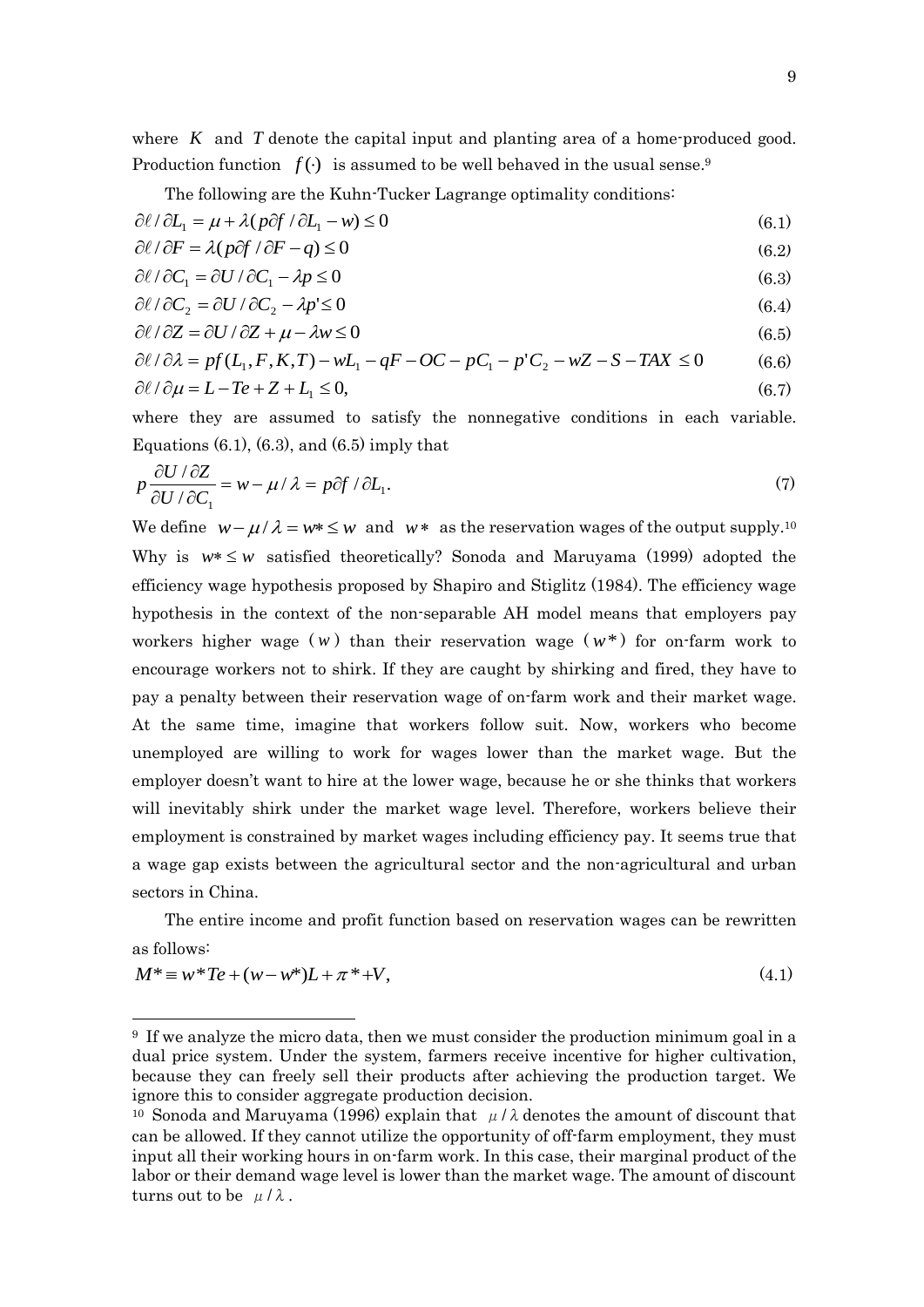$\pi^* \equiv pX - w^*L_1 - qF - OC.$ 

The second term of the right hand side in Equation.  $M^*$  presents the difference of the value of the maximum hours of migrant work in terms of  $w$  and  $w^*$ . Consequently, Equation (4.1) is identical with  $M^* \equiv w^* L_1 + wL_2 + w^* Z$ .<sup>11</sup> Finally, Equation (7) offers a useful device to test whether the household"s migration employment is constrained, because when the migration hours are constrained, reservation wage *w* influences the household"s production and consumption decisions.

#### 3. Data Compilation Method and Sources

The data used in this paper are mainly taken from the Data Collection of the National Farm Production Costs and Returns and the Data Collection of the National Farm Production Costs and Returns: After the Establishment of a Nation 1953-1997 Vol.2. (FPCRS hereafter). According to Chen and Niu (1989), the aim of the national cost survey of farm production was to collect the cost data of inputs in agricultural production. After 1949, the survey was conducted by the State Development Planning Commission, because the data are essential to determine the prices of agricultural products. The survey is now continued by the National Development and Reform Commission. In the sampling method, they select typical prefectures in each product. Then in each prefecture, villages or groups of villages are selected. Finally, farm households are chosen among the villages.<sup>12</sup>

 The observations cover periods from 1992 to 2008. The data compilation method of the variables is shown in Table 1. We used the data from Liaoning, Jilin, Heilongjiang, Hebei, Jiangsu, Anhui, Henan, and Yunnan Provinces. The sample size was 135. <sup>13</sup> The following variables were employed in the production decision; the output of Japonica rice is used as the explained variable. Explanatory variables include capital input, working hours, material input, and the planting area of Japonica rice.

#### 4. Estimation Strategy and Empirical Results

We first estimate the production functions in each province and then conduct pooling regression using all observations. In these estimations, the production function is specified by the following form:

<sup>11</sup> We can also solve a non-separable AH model with internal wage. See Sonoda and Maruyama (1996, and 1999).

<sup>12</sup> In the early 1990"s, Colby, Crook, and Webb (1992) pointed out that the reliability of the survey data has been questioned. For example, the sample size is extremely small for the non-randomness of the sample.

<sup>13</sup> The data of Jiangsu in 1992 is absent.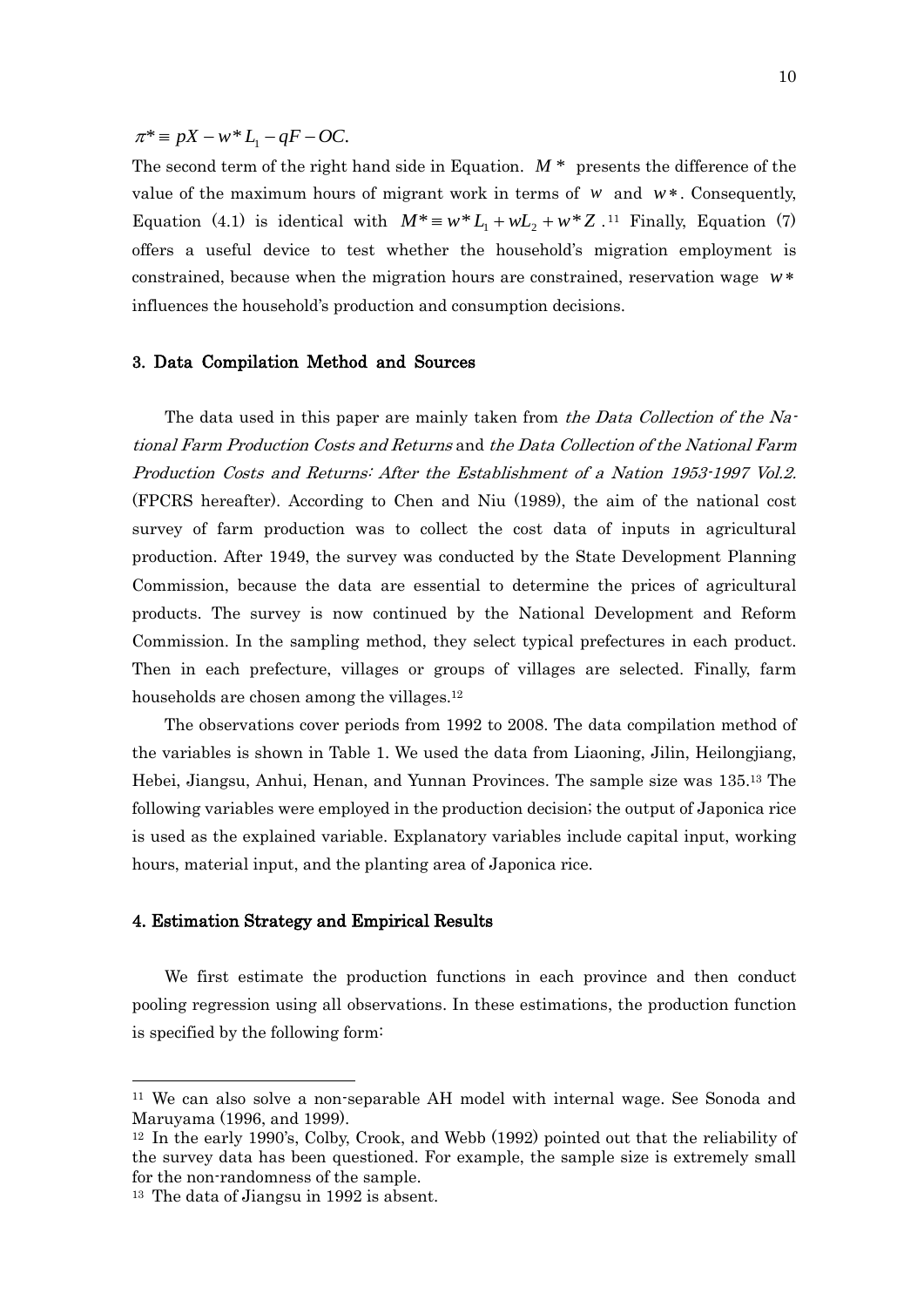| Variable                          | Unit     | Symbol         | Compilation method                                                                                                                                                                                                                                                                                                                                                                                                                                                                                                                                                                                                                                                                                                                      |
|-----------------------------------|----------|----------------|-----------------------------------------------------------------------------------------------------------------------------------------------------------------------------------------------------------------------------------------------------------------------------------------------------------------------------------------------------------------------------------------------------------------------------------------------------------------------------------------------------------------------------------------------------------------------------------------------------------------------------------------------------------------------------------------------------------------------------------------|
| Output of Japonica rice           | Kilogram | Y              | We use a category of output of Japonica rice.                                                                                                                                                                                                                                                                                                                                                                                                                                                                                                                                                                                                                                                                                           |
| Capital input                     |          | $\rm K$        | Capital input is evaluated by dividing its cost by the<br>capital price index. The total cost is calculated by<br>the sum of the costs of farm implements, farm<br>machinery, and animal labor. The capital price<br>index is constructed by weighing individual prices<br>with their respective shares in the total cost.                                                                                                                                                                                                                                                                                                                                                                                                              |
| Working hours                     | Hour     | $\mathbf{L}_1$ | We used the published data of hours of family labor.<br>But, before 1997, total hours of farm labor are only<br>available. Total hours of farm labor include<br>working hours of hired labor and family labor. For<br>convenience, we constructed the data of hours of<br>hired labor in the following manner. First, we<br>annually calculated the ratio of hours of hired labor<br>to total hours of farm labor from 1998 to 2008. Then<br>we produced the hours of hired labor by multiplying<br>the published total hours of farm labor from 1992 to<br>1997 by the average ratio of hours of hired labor.<br>Finally, we generated hours of family labor by<br>subtracting hours of hired labor from total hours of<br>farm labor. |
| Material input                    |          | ${\bf F}$      | The material input is calculated by dividing the<br>total cost of material input by the material price<br>index. The total cost of material input is the sum of<br>the costs of seeds and seedlings, pesticide, chemical<br>fertilizer, agricultural film, and fuels. The material<br>price index is calculated by weighing individual<br>prices with their respective cost shares of the total<br>cost. The price of seeds and seedlings is obtained by<br>dividing the cost by the quantitiy in each year. The<br>price of pesticide in 1994 is absent. Therefore, we<br>used the price of pesticide and its appliances instead<br>of the price of pesticide.                                                                         |
| Planting area of Japonica<br>rice | Hectare  | $\mathbf T$    | We take the planted areas from the <i>Historical</i><br>Outline of National Agricultural Statistics<br>(http://www.agri.gov.cn/sjzl/nongyety.htm). We can<br>only use data for three years: 2001-2003. First, we<br>calculated three-year averages of the ratio of the<br>planting areas of Japonica rice to the planting areas<br>of rice. Then we made absent data by multiplying<br>the ratio by the planting area of rice.                                                                                                                                                                                                                                                                                                          |

Table 1. Definitions of Variables in Production Decision

Notes: (1) We use 1992 as the base year by which the price indices of the capital and material input were calculated. The price data are obtained from the Market Statistical Yearbook of China (1993-2003) and CRSY (2004-2008).

(2) The data were adapted from FPCRS . In these data, all variables are deflated by unit planting areas.

To use planting area as a variable, we multiplied each variable by the planting areas of Japonica rice.

(3) Farm machinery and animal labor are only utilized in agricultural production.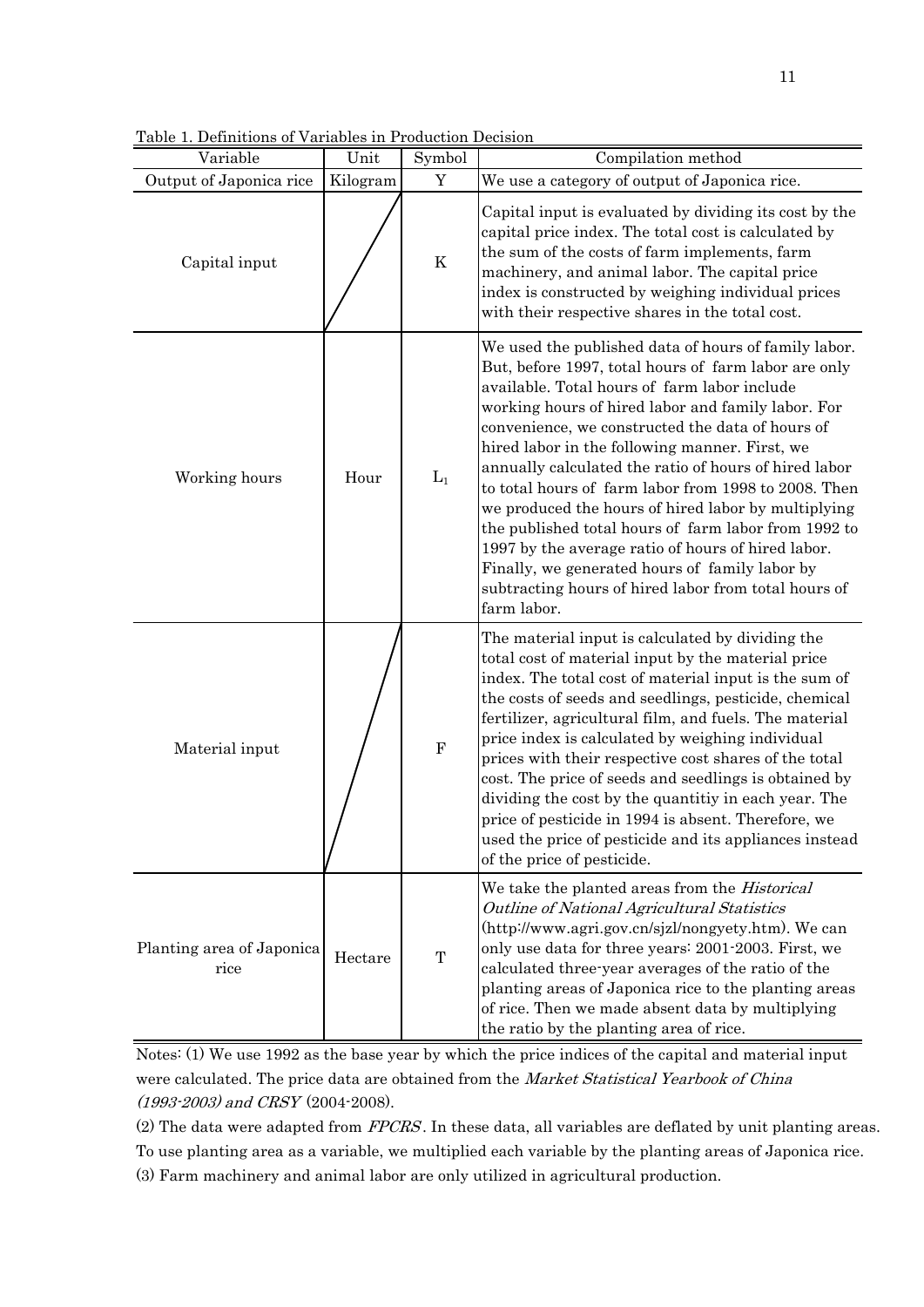$$
\log Y = \beta_0 + \beta_1 \log L_1 + \beta_2 \log K + \beta_3 \log F + \beta_4 \log T + u,
$$
\n(8)

\nwhere  $\beta_0$  denotes a constant term and  $u$  an error term.

 Second, we analyze the panel fixed and random effects with the following estimation model:

 $\log Y_{it} = \alpha + \beta \log L_{1it} + \gamma \log K_{it} + \delta \log F_{it} + \eta \log T_{it} + \nu_i + \xi_t + \varepsilon_{it}$ where *i* and *t* show indices of provinces and years,  $\alpha$  means a constant term,  $V_i$  a unobserved time invariant province effect,  $\zeta_i$  a common regional trends and  $\varepsilon_{it}$  and error term. We carry out a Hausman (1978) specification test on the panel data to determine whether to employ a fixed or a random effect.<sup>14</sup> (9)

The estimated coefficients are shown in Tables 2 and 3. In Table 2, the OLS results in each province show that the small sample size seriously affects the regression. In Table 3, it shows that all coefficients are statistically significant in the pooling regression. In this estimation, the negative effects caused by the shortage of observations are seemingly avoided. The coefficients of  $\beta_1$  and  $\beta$  , which are significant in this regression are positive. Table 4 shows the estimated result in previous studies that utilized macro panel data for comparison. The elasticitiy of working hours in two-way fixed effect model is close to the results of Tian and Wan (2000) and Zhang and Fan (2001). We briefly describe the general condition of Japonica rice production in present China to understand the estimated result. The output of Japonica rice gradually rose during the observation period. On the other hand, the working hours of Japonica rice farmers in on-farm work have decreased due to the increase of migrant work. Material input rose rapidly because of the infertile land in China. In particular, the input of agricultural chemicals rose greatly. In recent years, agricultural machines replaced draft animals. It might improve production efficiency of capital. However, capital input increased during the period, because agricultural machinery, which is suitable for natural conditions in China, has been underdeveloped. Finally, the planted area of Japonica rice cultivation decreased. Under these circumstances, the estimated elasticities of each explanatory variable in a two-way province fixed effect model seem reasonable.<sup>15</sup>

 $\overline{a}$ 

<sup>&</sup>lt;sup>14</sup> We calculated robust Hausman test statistic proposed by Wooldridge (2002).

<sup>&</sup>lt;sup>15</sup> We conducted a Hausman specification test as a pretest of the random effects specification. The result supports a fixed effect model. In addition, Guggenberger (2010) showed that the size distortion is caused mainly by the poor power properties of the test. In that sense, it is reasonable to use the coefficient of two way fixed effect model.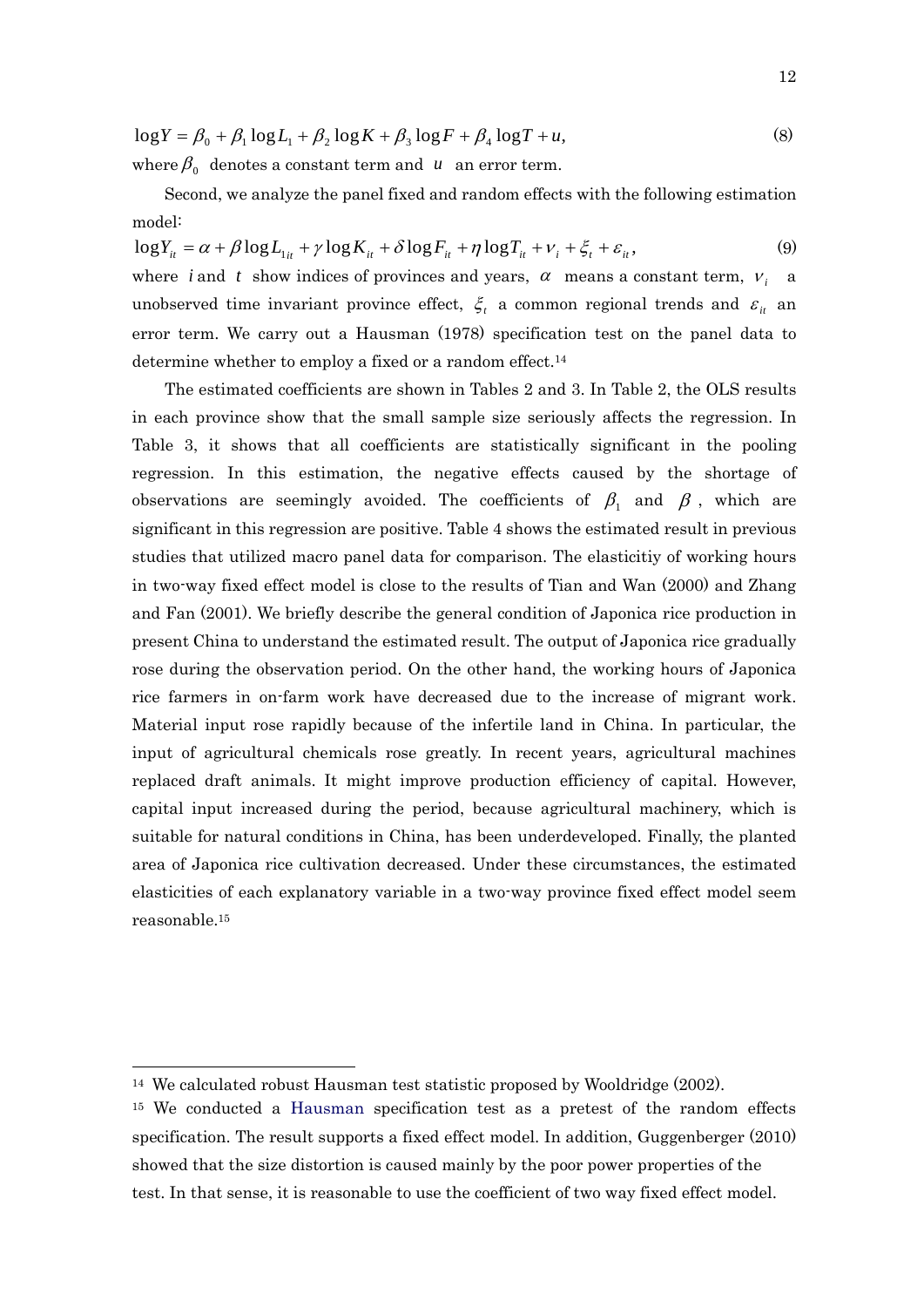|                      | Liaoning    |          | Jilin       |          | Heilongjiang |          | Hebei       |          |
|----------------------|-------------|----------|-------------|----------|--------------|----------|-------------|----------|
| Constant             | $-1.4464$   | (2.2080) | 3.7216***   | (0.5132) | 1.5244       | (0.9436) | $1.8071***$ | (0.5343) |
| Log (working hours)  | 0.0647      | (0.1489) | $-0.1892**$ | (0.0741) | $-0.0035$    | (0.1176) | $-0.2447$   | (0.4227) |
| Log (capital input)  | $-0.0534$   | (0.1139) | 0.077       | (0.0457) | $0.2068**$   | (0.0830) | 0.2536      | (0.2551) |
| Log (material input) | 0.0542      | (0.0752) | 0.0237      | (0.0438) | $-0.0165$    | (0.1031) | 0.1303      | (0.1731) |
| Log (planting area)  | $1.4845***$ | (0.3742) | $0.8306***$ | (0.0906) | $0.8746***$  | (0.1809) | 1.0022      | (0.6391) |
| Observation          | 17          |          | 17          |          | 17           |          | 17          |          |
| R-squared            | 0.9228      |          | 0.9848      |          | 0.9891       |          | 0.8871      |          |
| Adjusted R-squared   | 0.8970      |          | 0.9797      |          | 0.9854       | 0.8494   |             |          |
|                      | Jiangsu     |          | Anhui       |          | Henan        |          | Yunnan      |          |
| Constant             | 1.2358      | (0.8367) | 0.352       | (1.1963) | $-3.5461$    | (2.4761) | $-2.1326$   | (2.3714) |
| Log (working hours)  | $-0.4325$   | (0.3801) | $-0.0065$   | (0.2193) | 0.157        | (0.1580) | 0.242       | (0.1824) |
| Log (capital input)  | $-0.1686$   | (0.1842) | $0.1806**$  | (0.0731) | $-0.1947$    | (0.1841) | $0.3867***$ | (0.1128) |
| Log (material input) | $-0.2725$   | (0.2033) | $-0.089$    | (0.1328) | 0.1242       | (0.1829) | $-0.0535$   | (0.1505) |
| Log (planting area)  | 1.9914**    | (0.7168) | 1.1822***   | (0.3019) | 2.0339**     | (0.6761) | $1.1042***$ | (0.3575) |
| Observation          | 16          |          | 17          |          | 17           |          | 17          |          |
| R-squared            | 0.9398      |          | 0.9372      |          | 0.6920       |          | 0.7989      |          |
| Adjusted R-squared   | 0.9179      |          | 0.9163      |          | 0.5894       |          | 0.7319      |          |

Table 2 Estimated Results of Equation (8)

Note: Significance: \* 10 percent, \*\* 5 percent, and \*\*\* 1 percent.

Standard errors are shown in parentheses.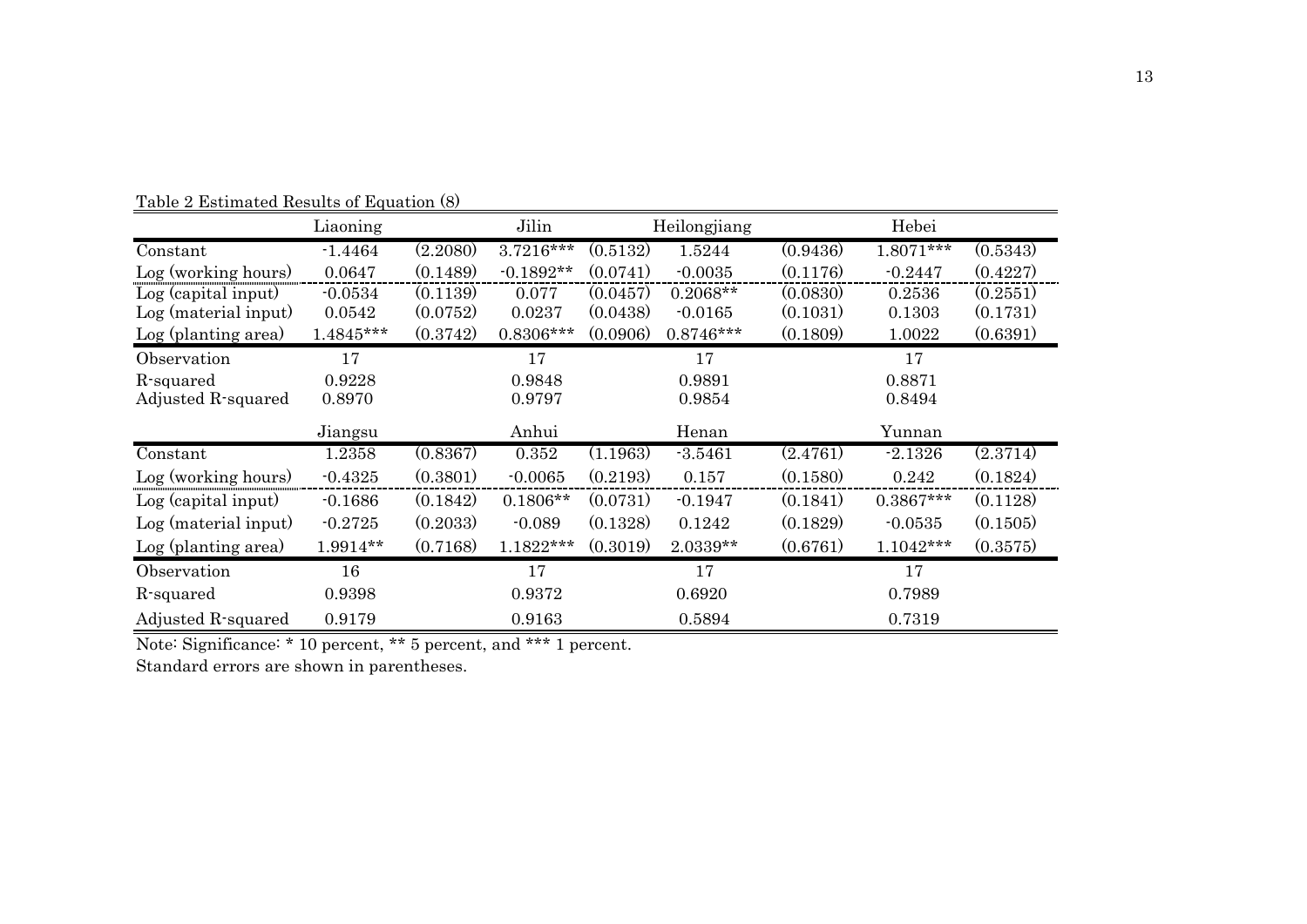|                         | (1)               |          | (2)                       |          | (3)                    |          |
|-------------------------|-------------------|----------|---------------------------|----------|------------------------|----------|
| Constant                | $2.1085***$       | (0.2088) | $1.3529**$                | (0.4239) | $1.8407***$            | (0.2797) |
| Log (working hours)     | $0.1103**$        | (0.0393) | 0.0534                    | (0.0367) | 0.0504                 | (0.0314) |
| Log (capital input)     | $0.2438***$       | (0.0674) | $0.1430**$                | (0.0430) | $0.1654***$            | (0.0458) |
| Log (material input)    | $0.0956**$        | (0.0347) | $-0.0072$                 | (0.0342) | $-0.0015$              | (0.0364) |
| Log (planting area)     | $0.5588***$       | (0.1123) | $0.9269***$               | (0.0752) | $0.8247***$            | (0.0711) |
| Province fixed effects  | No                |          | $\overline{\mathrm{Yes}}$ |          | $\overline{\text{No}}$ |          |
| Province random effects | $\rm No$          |          | No                        |          | Yes                    |          |
| Province year effects   | $\rm No$          |          | N <sub>0</sub>            |          | $\rm No$               |          |
| Observation             | 135               |          | 135                       |          | 135                    |          |
| R-squared               | 0.9866            |          | 0.9836                    |          | 0.9844                 |          |
| Robust Hausman test     |                   |          |                           |          | $F(4, 7)=16.37$        |          |
|                         |                   |          |                           |          | Prob>F=0.0012          |          |
|                         |                   |          |                           |          |                        |          |
|                         | (4)               |          | (5)                       |          |                        |          |
| Constant                | $0.8840*$         | (0.3925) | $1.4221***$               | (0.3431) |                        |          |
| Log (working hours)     | $0.1547**$        | (0.0624) | $0.1253**$                | (0.0534) |                        |          |
| Log (capital input)     | 0.05              | (0.0423) | 0.0758                    | (0.0511) |                        |          |
| Log (material input)    | 0.0477            | (0.0491) | 0.054                     | (0.0558) |                        |          |
| Log (planting area)     | $0.9093***$       | (0.0594) | $0.8242***$               | (0.0647) |                        |          |
| Province fixed effects  | $\gamma_{\rm es}$ |          | No                        |          |                        |          |
| Province random effects | No                |          | Yes                       |          |                        |          |
| Province year effects   | Yes               |          | Yes                       |          |                        |          |
| Observation             | 135               |          | 135                       |          |                        |          |
| R-squared               | 0.9847            |          | 0.9859                    |          |                        |          |
| Robust Hausman test     |                   |          | $F(4, 7)=16.40$           |          |                        |          |
|                         |                   |          | $Prob > F = 0.0012$       |          |                        |          |

Table 3 Estimated Results of Equations (8) and (9)

Notes: Significance: \* 10 percent, \*\* 5 percent, and \*\*\* 1 percent.

Standard errors are shown in parentheses. We compute standard errors that are robust to clustering by provinces.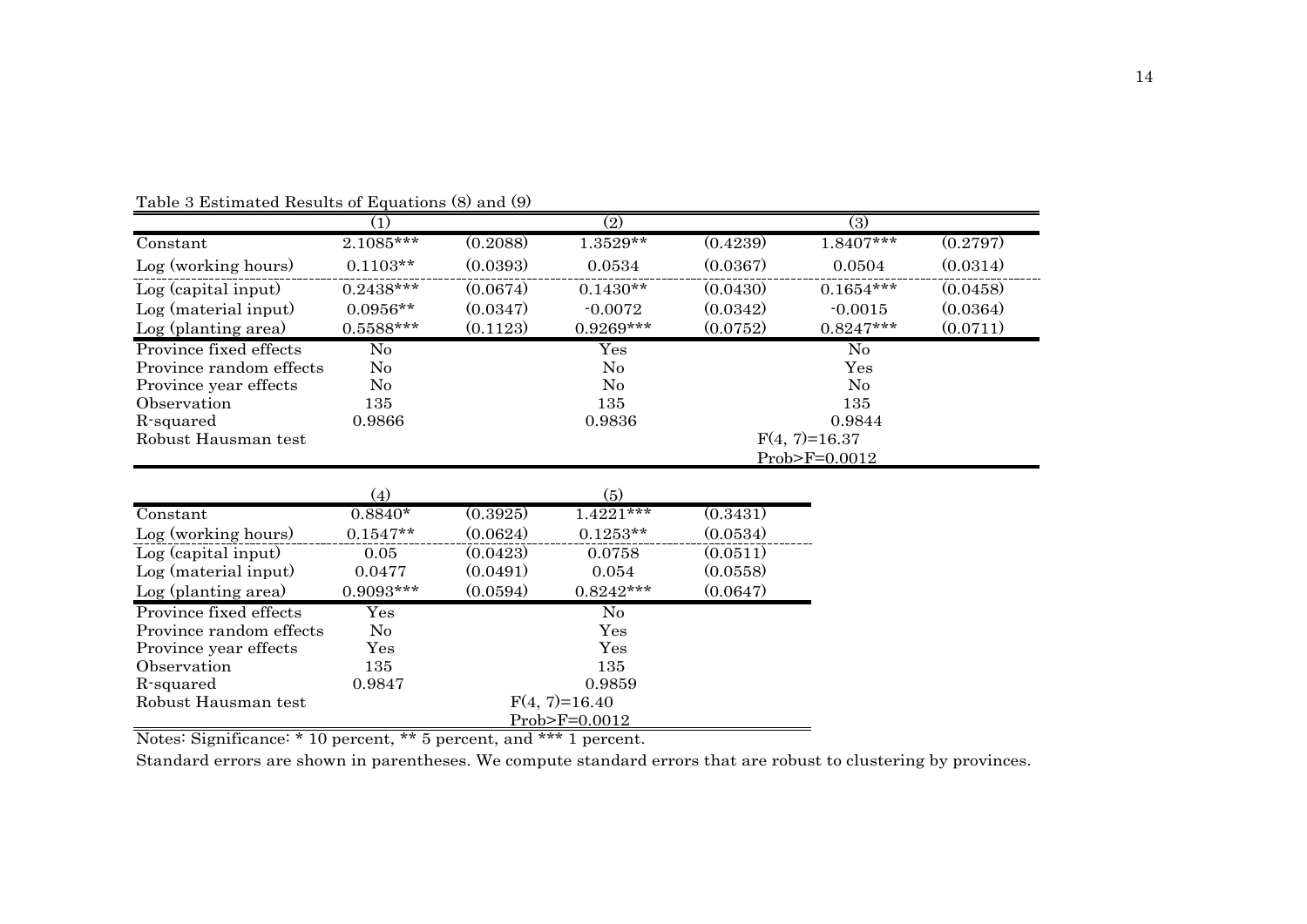|                 |              |                            |           | Estimated elasticity |           |           |        |
|-----------------|--------------|----------------------------|-----------|----------------------|-----------|-----------|--------|
| Authors         | Data source  | Dependent variable         | Period    | capital              | labor     | material  | land   |
| Tian and        | <b>FPCRS</b> | Yield of Japonica          | 1983-1996 |                      | $0.021 -$ | $0.139 -$ |        |
| Wan             |              | rice per 1 mu.             |           |                      | 0.086     | 0.238     |        |
| Zhang           | CRSY, etc.   | Adjusted VA of             | 1979-1997 | 0.167,               | 0.173,    | 0.081,    | 0.408, |
| and Fan         |              | grain cultivation          |           | 0.247                | 0.234     | 0.140     | 0.143  |
| Kang<br>and Liu | <b>FPCRS</b> | Output of Japonica<br>rice | 1992-2002 | $-0.17$              | $-0.05$   | 0.2       | 0.96   |

Table 4 Estimated Result of Production Function in Previous Studies

Sources: Tian and Wan (2000, p.167 Table 3), Zhang and Fan (2001, p.386 Table 5), Kang and Liu (2005, p.29 Table2).

Notes: (1) VA is an abbreviation for Value Added.

(2) 1 mu equals one-fifteenth hectare.

(3) Zhang and Fan (2001) use a generalized maximum entropy approach. Kang and Liu (2005) estimate the stochastic frontier model. In terms of specifications of the production function, Zhang and Fan use translog and Cobb-Douglas types, and Tian and Wan, and Kang and Liu translog type.

#### 5. Estimation of Internal Wages and Test of Separable Property of AH Model

#### 5.1 Estimation of internal wages

Internal wages are estimated by the following relation:

$$
w^* = \hat{\beta} \ p\hat{Y}/L_1,\tag{10}
$$

where  $\hat{Y}$  is a theoretical value of Y. As a result of a Hausman specification test, we adopted the estimated coefficients in a two-way fixed effect model. The estimated results are shown in Table 5. The estimated internal wages on Japonica rice production supply are substantially lower than market wages in each province. The internal wages in the east coastal and northeastern regions are relatively higher than those of the central and internal regions. Since planted areas are extensive in northeastern China, relatively capital intensive farming is conducted. In the east coastal regions, relatively capital intensive farming might also be conducted because of the lower capital input prices.

Table 6 compares the estimated internal wages in the previous studies. The internal wages of Japonica rice production are higher than the internal wages of agricultural production and crop cultivation. One possible reason why the internal wages of Japonica rice production supply are relatively higher than other crop cultivation is that the unit price of Japonica rice is higher than other crops.

Next, we examine the migration of peasants from Japonica rice cultivation to TVEs and the urban sector. As proxies of the wage levels in TVEs and the urban sector, we utilize the annual wages of TVEs and the urban construction sector. For wages in the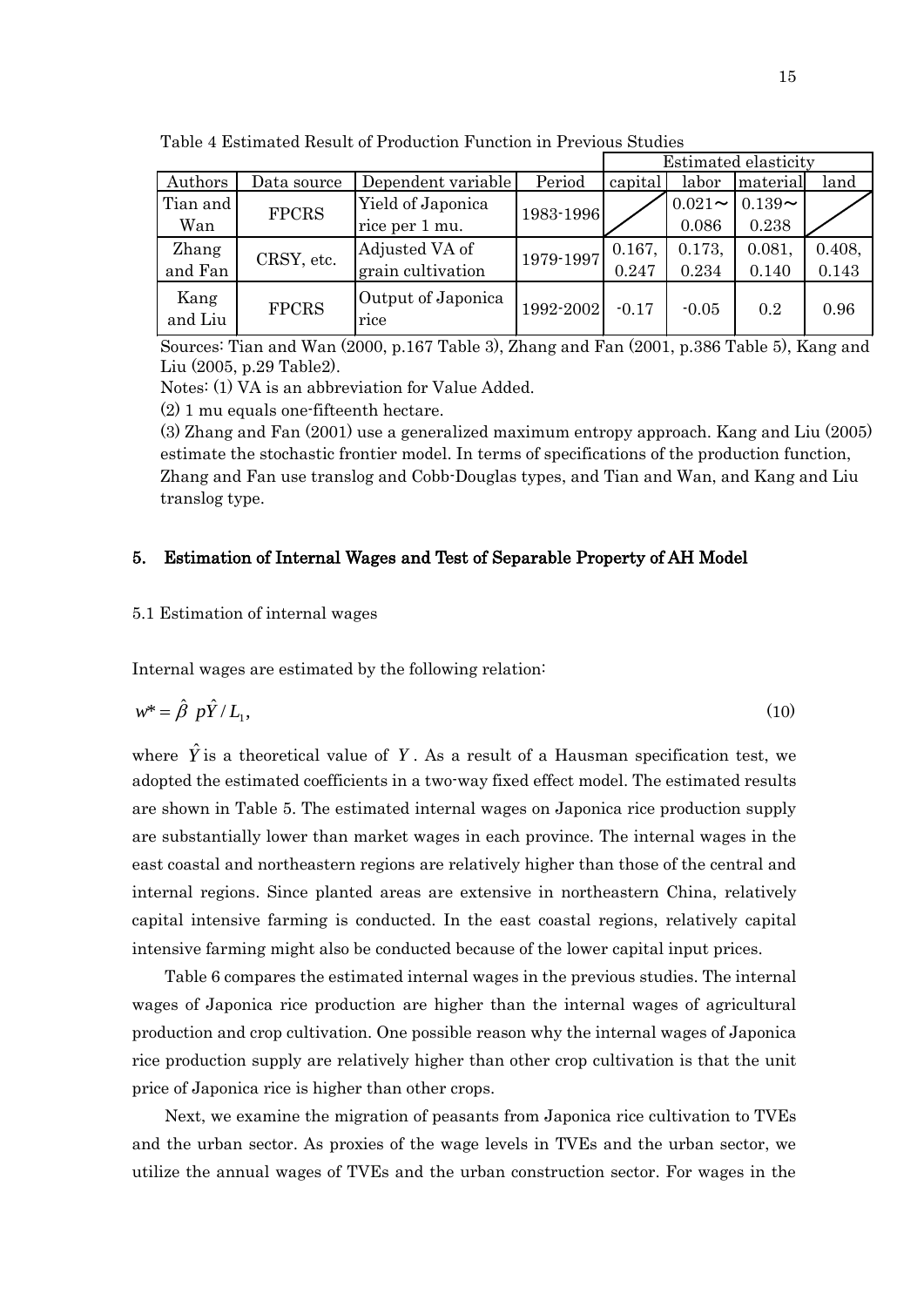urban construction sector, we chose Beijing, Shanghai, and Guangdong because they are the major destination cities for migrant labors. For convenience, we calculated the annual maximum internal wage level by multiplying the estimated internal wage by 365 (days) minus 62 (holidays) times 8 (hours). Table 7 shows the results. Consequently, the internal wages are substantially lower than the wage levels in TVEs and the urban construction sector except Heilongjiang.<sup>16</sup> <sup>17</sup>

| Province     | Internal wage |         | Market wage | $^{(*)}$ |
|--------------|---------------|---------|-------------|----------|
| Liaoning     | 1.640         | (0.771) | 3.357       | (0.800)  |
| Jilin        | 1.605         | (0.933) | 2.782       | (1.089)  |
| Heilongjiang | 2.060         | (1.101) | 3.490       | (1.674)  |
| Hebei        | 1.177         | (0.366) | 3.206       | (1.801)  |
| Jiansu       | 1.589         | (0.741) | 3.314       | (1.169)  |
| Anhui        | 0.913         | (0.378) | 3.512       | (1.191)  |
| Henan        | 0.927         | (0.515) | 2.432       | (1.418)  |
| Yunnan       | 0.648         | (0.280) | 2.384       | (0.794)  |
| A11          | 1.318         | (0.811) | 3.058       | (1.329)  |
| Minimum      | 0.207         |         | 0.925       |          |
| Maximum      | 4.446         |         | 8.650       |          |

Table 5 Estimated Internal Wage (unit:Yuan/hour)

Source: (\*) We adopted market wages from the data published in FPCRS . But since the data are unavailable for 1992 to 1997, we estimated them by deflating existing market wages by the rural residents consumer price index. The consumer price index is obtained from *CRSY*.

Note: Standard errors are shown in parentheses.

 $\overline{\phantom{a}}$ 

| Table 6 Estimated Results of Internal Wages in Previous Studies (unit: Yuan/hour) |  |
|-----------------------------------------------------------------------------------|--|
|-----------------------------------------------------------------------------------|--|

| Author       | Data | Area                                               |      | Year Internal wage Std.Dev |               | Min            | Max            |
|--------------|------|----------------------------------------------------|------|----------------------------|---------------|----------------|----------------|
| ${\rm Cook}$ |      | agiruculture Zouping county,                       | 1990 | 1.231                      | $1.032\,$     | 0.239          | 9.91           |
| Zeng         | crop | agriculrure, Northern Hebei,<br>northeast Liaoning | 1995 | 1.13, 0.33                 | 1.56,<br>0.56 | 0.02,<br>0.003 | 18.57.<br>6.13 |

Sources: Cook (2000, p.32 Table 5), Zeng (2005, p.148 Table 6-7).

Notes: (1) Cook (2000) used agricultural data, including wheat, corn, cotton, vegitables, fruit, and animal husbandry. Zeng (2005) used agricultural data, including crop, vegitables, fruit, and animal husbandry.

(2) The elasticities of working hours are 0.097 in Cook (2000), 0.16 (agriculture) and 0.03  $(crop)$  in Zeng  $(2005)$ .

<sup>16</sup> The higher internal wages in Heilongjiang seem reasonable, because large scale and mechanized farming is prevalent there.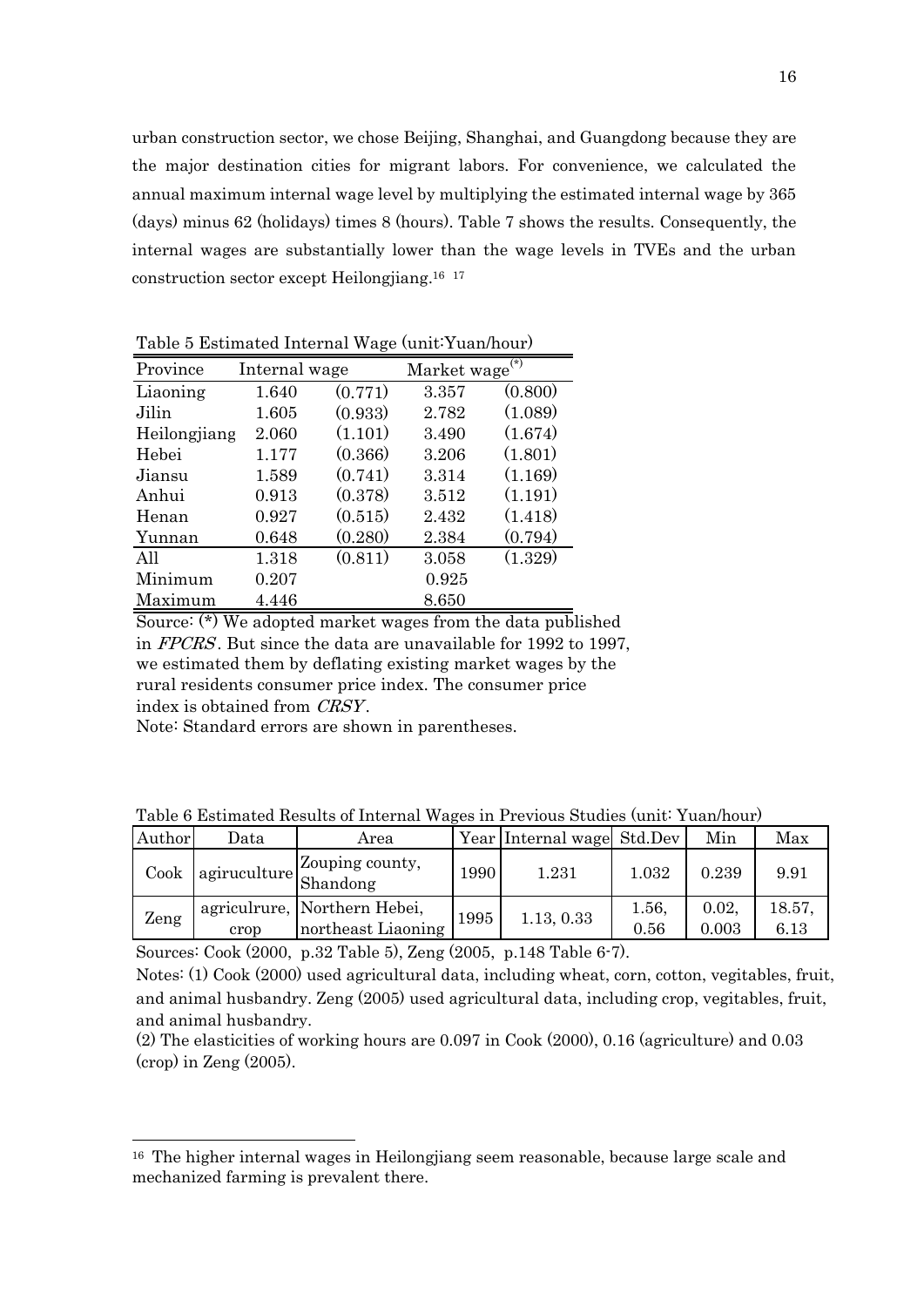| Jilin<br>Heilongjiang<br>Hebei<br>Liaoning<br>Jiangsu<br>1358.2<br>1992<br>1910.1<br>1131.1<br>1428.3<br>1524.5<br>1852.1<br>$1803.9\times$<br>1689.8<br>1993<br>1505.4<br>2302.8<br>1278.4<br>1813.7<br>1693.6<br>2181.1<br>1178.3<br>1935.4<br>1347.0<br>2449.8<br>1994 2949.2× 2891.6<br>2020.6<br>3142.0<br>2388.3<br>2472.1<br>$3027.3\times$<br>2500.9<br>2304.2<br>$3110.1\,$<br>1995 3782.6 $\times$ 3462.7<br>$3472.3 \times 3116.1$<br>$3556.5\times$<br>3043.5<br>3455.7<br>3541.8<br>2789.3<br>3991.6<br>3208.3<br>3623.0<br>4026.7<br>1996<br>3699.1<br>3864.0<br>3051.1<br>3502.0<br>3161.2<br>2813.2<br>4843.2<br>1997<br>2777.2<br>3151.0<br>3041.3<br>4167.8<br>$3611.5\times$<br>3706.8<br>3017.9<br>4024.3<br>3025.5<br>4513.6<br>2798.9<br>1998<br>3279.5<br>4392.9<br>3024.5<br>10081.0<br>5459.1<br>4173.5<br>4404.3<br>3195.9<br>4960.7<br>3741.5<br>2624.4<br>1999<br>3209.8<br>4462.1<br>2872.5<br>4484.4<br>5796.8<br>4718.9<br>2865.5<br>5515.7<br>2000<br>$\!4638.2\!$<br>2766.7<br>3830.7<br>2046.0<br>4890.0<br>2427.1<br>2809.5<br>$4291.7\times$<br>3524.7<br>5852.0<br>3259.5<br>4244.4<br>3269.7<br>2296.8<br>2906.4<br>2001<br>5184.3<br>2916.7<br>3600.9<br>4951.0<br>6172.4<br>2002<br>2865.9<br>4744.7<br>3315.4<br>2703.5<br>5884.4<br>2436.0<br>4215.0<br>1954.1<br>5491.1<br>8117.1<br>2003<br>3353.5<br>2623.6<br>5279.4<br>2420.4<br>6803.0<br>$4531.6\times$<br>4485.1<br>5653.8<br>3866.5<br>8973.5<br>2004<br>4989.3<br>6943.4<br>$6533.1\times 5495.9$<br>5690.9<br>3680.8<br>5604.6<br>5707.8<br>$9465.5\,$<br>$6533.6\times$<br>2005<br>6084.9<br>8147.4 6483.1 $\times$ 6265.2<br>5657.9<br>3063.2<br>6240.3<br>5806.6<br>$7076.7\times$<br>12025.0<br>2006<br>7135.1<br>8821.9<br>7881.8× 6497.2<br>4172.0<br>6723.8<br>6043.3<br>5999.9<br>14759.7<br>$9291.5\times$<br>6384.2<br>8482.4<br>3927.1<br>2007<br>11882.9<br>6804.5<br>$8925.8\times$<br>7788.8<br>8862.4<br>6668.4<br>14867.6<br>$\boldsymbol{2008}$<br>7865.1<br>13632.6<br>7917.2 11290.4 10777.6 $\times$ 10666.1<br>4414.2<br>10257.9<br>7218.0<br>17741.5<br>3213.6<br>$5038.5\,$<br>3321.3<br>2917.7<br>5030.4<br>3852.8<br>4056.0<br>5846.6<br>4614.0<br>7959.9<br>Ave.<br>Beijing<br>Anhui<br>Yunnan<br>Shanghai Guangdong<br>Henan<br>1992<br>807.4<br>1362.1<br>779.3<br>1471.9<br>502.1<br>3558.0<br>4627.0<br>1486.2<br>4448.0<br>1993<br>1177.0<br>677.2<br>4677.0<br>5861.0<br>1694.8<br>1040.8<br>1808.0<br>1930.1<br>5846.0<br>1994<br>1697.6<br>$2346.3\,$<br>984.3<br>6820.0<br>1765.1<br>2341.4<br>2000.0<br>8296.0<br>7198.0<br>1995<br>9996.0<br>1855.1<br>3525.8<br>2133.4<br>3049.3<br>1268.6<br>2607.9<br>8451.0<br>8110.0<br>1996<br>3586.3<br>1562.7<br>9642.0<br>1896.4<br>4530.2<br>1887.1<br>2697.0<br>11666.0<br>8614.0<br>1997<br>1392.5<br>3291.5<br>12722.0<br>8982.0<br>1960.8<br>4466.4<br>1502.3<br>4198.8<br>10111.0<br>1998<br>2249.4<br>1547.7<br>1604.1<br>10777.0<br>12458.0<br>9239.0<br>4970.2<br>4165.0<br>4006.4<br>1999<br>2090.2<br>5550.2<br>1716.8<br>4168.2<br>1361.3<br>4282.7<br>11644.0<br>13689.0<br>9738.0<br>2000<br>1397.5<br>5068.4<br>1105.6<br>4445.5<br>1158.2<br>4726.9<br>12275.0<br>14332.0<br>10922.0<br>2001<br>1547.7<br>5429.3<br>1584.2<br>4549.2<br>1223.3<br>4863.5<br>13840.0<br>16270.0<br>11592.0<br>2002<br>1790.1<br>5620.4<br>1366.2<br>4816.8<br>1345.1<br>4937.4<br>18361.0<br>12365.0<br>14455.0<br>$\,2003\,$<br>2138.0<br>6147.3<br>1554.0<br>5470.4<br>1386.1<br>5181.0<br>16730.0<br>20801.0<br>13961.0<br>2004<br>2837.2<br>6915.7<br>3852.6<br>6307.4<br>2067.5<br>20081.8<br>20606.0<br>24330.0<br>14980.0<br>$\,2005\,$<br>7028.2<br>3062.9<br>7282.0<br>3600.9<br>2095.8<br>5931.5<br>23300.0<br>25972.0<br>16795.0<br>2006<br>3020.8<br>9436.4<br>4076.9<br>7867.0<br>2313.3<br>27830.0<br>6412.9<br>27440.0<br>18842.0<br>2007<br>3884.9<br>10551.2<br>4117.6<br>10356.4<br>2754.0<br>5858.2<br>34015.0<br>30075.0<br>20906.0<br>2008<br>4207.6<br>10550.7<br>4566.3<br>11747.6<br>3007.0<br>39320.0<br>31686.0<br>22917.0<br>11415.1<br>2213.0<br>5614.5<br>2246.9<br>5139.9<br>1570.8<br>5394.7<br>15767.7<br>16964.9<br>12096.1<br>Ave. |  |  | <u>Table 7 Estimated Internal Wages and Wages in TVEs</u> |  |  | and Urban Construction Sector (unit Yuan/year) |
|--------------------------------------------------------------------------------------------------------------------------------------------------------------------------------------------------------------------------------------------------------------------------------------------------------------------------------------------------------------------------------------------------------------------------------------------------------------------------------------------------------------------------------------------------------------------------------------------------------------------------------------------------------------------------------------------------------------------------------------------------------------------------------------------------------------------------------------------------------------------------------------------------------------------------------------------------------------------------------------------------------------------------------------------------------------------------------------------------------------------------------------------------------------------------------------------------------------------------------------------------------------------------------------------------------------------------------------------------------------------------------------------------------------------------------------------------------------------------------------------------------------------------------------------------------------------------------------------------------------------------------------------------------------------------------------------------------------------------------------------------------------------------------------------------------------------------------------------------------------------------------------------------------------------------------------------------------------------------------------------------------------------------------------------------------------------------------------------------------------------------------------------------------------------------------------------------------------------------------------------------------------------------------------------------------------------------------------------------------------------------------------------------------------------------------------------------------------------------------------------------------------------------------------------------------------------------------------------------------------------------------------------------------------------------------------------------------------------------------------------------------------------------------------------------------------------------------------------------------------------------------------------------------------------------------------------------------------------------------------------------------------------------------------------------------------------------------------------------------------------------------------------------------------------------------------------------------------------------------------------------------------------------------------------------------------------------------------------------------------------------------------------------------------------------------------------------------------------------------------------------------------------------------------------------------------------------------------------------------------------------------------------------------------------------------------------------------------------------------------------------------------------------------------------------------------------------------------------------------------------------------------------------------------------------------------------------------------------------------------------------------------------------------------------------------------------------------------------------------------------------------------------------------|--|--|-----------------------------------------------------------|--|--|------------------------------------------------|
|                                                                                                                                                                                                                                                                                                                                                                                                                                                                                                                                                                                                                                                                                                                                                                                                                                                                                                                                                                                                                                                                                                                                                                                                                                                                                                                                                                                                                                                                                                                                                                                                                                                                                                                                                                                                                                                                                                                                                                                                                                                                                                                                                                                                                                                                                                                                                                                                                                                                                                                                                                                                                                                                                                                                                                                                                                                                                                                                                                                                                                                                                                                                                                                                                                                                                                                                                                                                                                                                                                                                                                                                                                                                                                                                                                                                                                                                                                                                                                                                                                                                                                                                                        |  |  |                                                           |  |  |                                                |
|                                                                                                                                                                                                                                                                                                                                                                                                                                                                                                                                                                                                                                                                                                                                                                                                                                                                                                                                                                                                                                                                                                                                                                                                                                                                                                                                                                                                                                                                                                                                                                                                                                                                                                                                                                                                                                                                                                                                                                                                                                                                                                                                                                                                                                                                                                                                                                                                                                                                                                                                                                                                                                                                                                                                                                                                                                                                                                                                                                                                                                                                                                                                                                                                                                                                                                                                                                                                                                                                                                                                                                                                                                                                                                                                                                                                                                                                                                                                                                                                                                                                                                                                                        |  |  |                                                           |  |  |                                                |
|                                                                                                                                                                                                                                                                                                                                                                                                                                                                                                                                                                                                                                                                                                                                                                                                                                                                                                                                                                                                                                                                                                                                                                                                                                                                                                                                                                                                                                                                                                                                                                                                                                                                                                                                                                                                                                                                                                                                                                                                                                                                                                                                                                                                                                                                                                                                                                                                                                                                                                                                                                                                                                                                                                                                                                                                                                                                                                                                                                                                                                                                                                                                                                                                                                                                                                                                                                                                                                                                                                                                                                                                                                                                                                                                                                                                                                                                                                                                                                                                                                                                                                                                                        |  |  |                                                           |  |  |                                                |
|                                                                                                                                                                                                                                                                                                                                                                                                                                                                                                                                                                                                                                                                                                                                                                                                                                                                                                                                                                                                                                                                                                                                                                                                                                                                                                                                                                                                                                                                                                                                                                                                                                                                                                                                                                                                                                                                                                                                                                                                                                                                                                                                                                                                                                                                                                                                                                                                                                                                                                                                                                                                                                                                                                                                                                                                                                                                                                                                                                                                                                                                                                                                                                                                                                                                                                                                                                                                                                                                                                                                                                                                                                                                                                                                                                                                                                                                                                                                                                                                                                                                                                                                                        |  |  |                                                           |  |  |                                                |
|                                                                                                                                                                                                                                                                                                                                                                                                                                                                                                                                                                                                                                                                                                                                                                                                                                                                                                                                                                                                                                                                                                                                                                                                                                                                                                                                                                                                                                                                                                                                                                                                                                                                                                                                                                                                                                                                                                                                                                                                                                                                                                                                                                                                                                                                                                                                                                                                                                                                                                                                                                                                                                                                                                                                                                                                                                                                                                                                                                                                                                                                                                                                                                                                                                                                                                                                                                                                                                                                                                                                                                                                                                                                                                                                                                                                                                                                                                                                                                                                                                                                                                                                                        |  |  |                                                           |  |  |                                                |
|                                                                                                                                                                                                                                                                                                                                                                                                                                                                                                                                                                                                                                                                                                                                                                                                                                                                                                                                                                                                                                                                                                                                                                                                                                                                                                                                                                                                                                                                                                                                                                                                                                                                                                                                                                                                                                                                                                                                                                                                                                                                                                                                                                                                                                                                                                                                                                                                                                                                                                                                                                                                                                                                                                                                                                                                                                                                                                                                                                                                                                                                                                                                                                                                                                                                                                                                                                                                                                                                                                                                                                                                                                                                                                                                                                                                                                                                                                                                                                                                                                                                                                                                                        |  |  |                                                           |  |  |                                                |
|                                                                                                                                                                                                                                                                                                                                                                                                                                                                                                                                                                                                                                                                                                                                                                                                                                                                                                                                                                                                                                                                                                                                                                                                                                                                                                                                                                                                                                                                                                                                                                                                                                                                                                                                                                                                                                                                                                                                                                                                                                                                                                                                                                                                                                                                                                                                                                                                                                                                                                                                                                                                                                                                                                                                                                                                                                                                                                                                                                                                                                                                                                                                                                                                                                                                                                                                                                                                                                                                                                                                                                                                                                                                                                                                                                                                                                                                                                                                                                                                                                                                                                                                                        |  |  |                                                           |  |  |                                                |
|                                                                                                                                                                                                                                                                                                                                                                                                                                                                                                                                                                                                                                                                                                                                                                                                                                                                                                                                                                                                                                                                                                                                                                                                                                                                                                                                                                                                                                                                                                                                                                                                                                                                                                                                                                                                                                                                                                                                                                                                                                                                                                                                                                                                                                                                                                                                                                                                                                                                                                                                                                                                                                                                                                                                                                                                                                                                                                                                                                                                                                                                                                                                                                                                                                                                                                                                                                                                                                                                                                                                                                                                                                                                                                                                                                                                                                                                                                                                                                                                                                                                                                                                                        |  |  |                                                           |  |  |                                                |
|                                                                                                                                                                                                                                                                                                                                                                                                                                                                                                                                                                                                                                                                                                                                                                                                                                                                                                                                                                                                                                                                                                                                                                                                                                                                                                                                                                                                                                                                                                                                                                                                                                                                                                                                                                                                                                                                                                                                                                                                                                                                                                                                                                                                                                                                                                                                                                                                                                                                                                                                                                                                                                                                                                                                                                                                                                                                                                                                                                                                                                                                                                                                                                                                                                                                                                                                                                                                                                                                                                                                                                                                                                                                                                                                                                                                                                                                                                                                                                                                                                                                                                                                                        |  |  |                                                           |  |  |                                                |
|                                                                                                                                                                                                                                                                                                                                                                                                                                                                                                                                                                                                                                                                                                                                                                                                                                                                                                                                                                                                                                                                                                                                                                                                                                                                                                                                                                                                                                                                                                                                                                                                                                                                                                                                                                                                                                                                                                                                                                                                                                                                                                                                                                                                                                                                                                                                                                                                                                                                                                                                                                                                                                                                                                                                                                                                                                                                                                                                                                                                                                                                                                                                                                                                                                                                                                                                                                                                                                                                                                                                                                                                                                                                                                                                                                                                                                                                                                                                                                                                                                                                                                                                                        |  |  |                                                           |  |  |                                                |
|                                                                                                                                                                                                                                                                                                                                                                                                                                                                                                                                                                                                                                                                                                                                                                                                                                                                                                                                                                                                                                                                                                                                                                                                                                                                                                                                                                                                                                                                                                                                                                                                                                                                                                                                                                                                                                                                                                                                                                                                                                                                                                                                                                                                                                                                                                                                                                                                                                                                                                                                                                                                                                                                                                                                                                                                                                                                                                                                                                                                                                                                                                                                                                                                                                                                                                                                                                                                                                                                                                                                                                                                                                                                                                                                                                                                                                                                                                                                                                                                                                                                                                                                                        |  |  |                                                           |  |  |                                                |
|                                                                                                                                                                                                                                                                                                                                                                                                                                                                                                                                                                                                                                                                                                                                                                                                                                                                                                                                                                                                                                                                                                                                                                                                                                                                                                                                                                                                                                                                                                                                                                                                                                                                                                                                                                                                                                                                                                                                                                                                                                                                                                                                                                                                                                                                                                                                                                                                                                                                                                                                                                                                                                                                                                                                                                                                                                                                                                                                                                                                                                                                                                                                                                                                                                                                                                                                                                                                                                                                                                                                                                                                                                                                                                                                                                                                                                                                                                                                                                                                                                                                                                                                                        |  |  |                                                           |  |  |                                                |
|                                                                                                                                                                                                                                                                                                                                                                                                                                                                                                                                                                                                                                                                                                                                                                                                                                                                                                                                                                                                                                                                                                                                                                                                                                                                                                                                                                                                                                                                                                                                                                                                                                                                                                                                                                                                                                                                                                                                                                                                                                                                                                                                                                                                                                                                                                                                                                                                                                                                                                                                                                                                                                                                                                                                                                                                                                                                                                                                                                                                                                                                                                                                                                                                                                                                                                                                                                                                                                                                                                                                                                                                                                                                                                                                                                                                                                                                                                                                                                                                                                                                                                                                                        |  |  |                                                           |  |  |                                                |
|                                                                                                                                                                                                                                                                                                                                                                                                                                                                                                                                                                                                                                                                                                                                                                                                                                                                                                                                                                                                                                                                                                                                                                                                                                                                                                                                                                                                                                                                                                                                                                                                                                                                                                                                                                                                                                                                                                                                                                                                                                                                                                                                                                                                                                                                                                                                                                                                                                                                                                                                                                                                                                                                                                                                                                                                                                                                                                                                                                                                                                                                                                                                                                                                                                                                                                                                                                                                                                                                                                                                                                                                                                                                                                                                                                                                                                                                                                                                                                                                                                                                                                                                                        |  |  |                                                           |  |  |                                                |
|                                                                                                                                                                                                                                                                                                                                                                                                                                                                                                                                                                                                                                                                                                                                                                                                                                                                                                                                                                                                                                                                                                                                                                                                                                                                                                                                                                                                                                                                                                                                                                                                                                                                                                                                                                                                                                                                                                                                                                                                                                                                                                                                                                                                                                                                                                                                                                                                                                                                                                                                                                                                                                                                                                                                                                                                                                                                                                                                                                                                                                                                                                                                                                                                                                                                                                                                                                                                                                                                                                                                                                                                                                                                                                                                                                                                                                                                                                                                                                                                                                                                                                                                                        |  |  |                                                           |  |  |                                                |
|                                                                                                                                                                                                                                                                                                                                                                                                                                                                                                                                                                                                                                                                                                                                                                                                                                                                                                                                                                                                                                                                                                                                                                                                                                                                                                                                                                                                                                                                                                                                                                                                                                                                                                                                                                                                                                                                                                                                                                                                                                                                                                                                                                                                                                                                                                                                                                                                                                                                                                                                                                                                                                                                                                                                                                                                                                                                                                                                                                                                                                                                                                                                                                                                                                                                                                                                                                                                                                                                                                                                                                                                                                                                                                                                                                                                                                                                                                                                                                                                                                                                                                                                                        |  |  |                                                           |  |  |                                                |
|                                                                                                                                                                                                                                                                                                                                                                                                                                                                                                                                                                                                                                                                                                                                                                                                                                                                                                                                                                                                                                                                                                                                                                                                                                                                                                                                                                                                                                                                                                                                                                                                                                                                                                                                                                                                                                                                                                                                                                                                                                                                                                                                                                                                                                                                                                                                                                                                                                                                                                                                                                                                                                                                                                                                                                                                                                                                                                                                                                                                                                                                                                                                                                                                                                                                                                                                                                                                                                                                                                                                                                                                                                                                                                                                                                                                                                                                                                                                                                                                                                                                                                                                                        |  |  |                                                           |  |  |                                                |
|                                                                                                                                                                                                                                                                                                                                                                                                                                                                                                                                                                                                                                                                                                                                                                                                                                                                                                                                                                                                                                                                                                                                                                                                                                                                                                                                                                                                                                                                                                                                                                                                                                                                                                                                                                                                                                                                                                                                                                                                                                                                                                                                                                                                                                                                                                                                                                                                                                                                                                                                                                                                                                                                                                                                                                                                                                                                                                                                                                                                                                                                                                                                                                                                                                                                                                                                                                                                                                                                                                                                                                                                                                                                                                                                                                                                                                                                                                                                                                                                                                                                                                                                                        |  |  |                                                           |  |  |                                                |
|                                                                                                                                                                                                                                                                                                                                                                                                                                                                                                                                                                                                                                                                                                                                                                                                                                                                                                                                                                                                                                                                                                                                                                                                                                                                                                                                                                                                                                                                                                                                                                                                                                                                                                                                                                                                                                                                                                                                                                                                                                                                                                                                                                                                                                                                                                                                                                                                                                                                                                                                                                                                                                                                                                                                                                                                                                                                                                                                                                                                                                                                                                                                                                                                                                                                                                                                                                                                                                                                                                                                                                                                                                                                                                                                                                                                                                                                                                                                                                                                                                                                                                                                                        |  |  |                                                           |  |  |                                                |
|                                                                                                                                                                                                                                                                                                                                                                                                                                                                                                                                                                                                                                                                                                                                                                                                                                                                                                                                                                                                                                                                                                                                                                                                                                                                                                                                                                                                                                                                                                                                                                                                                                                                                                                                                                                                                                                                                                                                                                                                                                                                                                                                                                                                                                                                                                                                                                                                                                                                                                                                                                                                                                                                                                                                                                                                                                                                                                                                                                                                                                                                                                                                                                                                                                                                                                                                                                                                                                                                                                                                                                                                                                                                                                                                                                                                                                                                                                                                                                                                                                                                                                                                                        |  |  |                                                           |  |  |                                                |
|                                                                                                                                                                                                                                                                                                                                                                                                                                                                                                                                                                                                                                                                                                                                                                                                                                                                                                                                                                                                                                                                                                                                                                                                                                                                                                                                                                                                                                                                                                                                                                                                                                                                                                                                                                                                                                                                                                                                                                                                                                                                                                                                                                                                                                                                                                                                                                                                                                                                                                                                                                                                                                                                                                                                                                                                                                                                                                                                                                                                                                                                                                                                                                                                                                                                                                                                                                                                                                                                                                                                                                                                                                                                                                                                                                                                                                                                                                                                                                                                                                                                                                                                                        |  |  |                                                           |  |  |                                                |
|                                                                                                                                                                                                                                                                                                                                                                                                                                                                                                                                                                                                                                                                                                                                                                                                                                                                                                                                                                                                                                                                                                                                                                                                                                                                                                                                                                                                                                                                                                                                                                                                                                                                                                                                                                                                                                                                                                                                                                                                                                                                                                                                                                                                                                                                                                                                                                                                                                                                                                                                                                                                                                                                                                                                                                                                                                                                                                                                                                                                                                                                                                                                                                                                                                                                                                                                                                                                                                                                                                                                                                                                                                                                                                                                                                                                                                                                                                                                                                                                                                                                                                                                                        |  |  |                                                           |  |  |                                                |
|                                                                                                                                                                                                                                                                                                                                                                                                                                                                                                                                                                                                                                                                                                                                                                                                                                                                                                                                                                                                                                                                                                                                                                                                                                                                                                                                                                                                                                                                                                                                                                                                                                                                                                                                                                                                                                                                                                                                                                                                                                                                                                                                                                                                                                                                                                                                                                                                                                                                                                                                                                                                                                                                                                                                                                                                                                                                                                                                                                                                                                                                                                                                                                                                                                                                                                                                                                                                                                                                                                                                                                                                                                                                                                                                                                                                                                                                                                                                                                                                                                                                                                                                                        |  |  |                                                           |  |  |                                                |
|                                                                                                                                                                                                                                                                                                                                                                                                                                                                                                                                                                                                                                                                                                                                                                                                                                                                                                                                                                                                                                                                                                                                                                                                                                                                                                                                                                                                                                                                                                                                                                                                                                                                                                                                                                                                                                                                                                                                                                                                                                                                                                                                                                                                                                                                                                                                                                                                                                                                                                                                                                                                                                                                                                                                                                                                                                                                                                                                                                                                                                                                                                                                                                                                                                                                                                                                                                                                                                                                                                                                                                                                                                                                                                                                                                                                                                                                                                                                                                                                                                                                                                                                                        |  |  |                                                           |  |  |                                                |
|                                                                                                                                                                                                                                                                                                                                                                                                                                                                                                                                                                                                                                                                                                                                                                                                                                                                                                                                                                                                                                                                                                                                                                                                                                                                                                                                                                                                                                                                                                                                                                                                                                                                                                                                                                                                                                                                                                                                                                                                                                                                                                                                                                                                                                                                                                                                                                                                                                                                                                                                                                                                                                                                                                                                                                                                                                                                                                                                                                                                                                                                                                                                                                                                                                                                                                                                                                                                                                                                                                                                                                                                                                                                                                                                                                                                                                                                                                                                                                                                                                                                                                                                                        |  |  |                                                           |  |  |                                                |
|                                                                                                                                                                                                                                                                                                                                                                                                                                                                                                                                                                                                                                                                                                                                                                                                                                                                                                                                                                                                                                                                                                                                                                                                                                                                                                                                                                                                                                                                                                                                                                                                                                                                                                                                                                                                                                                                                                                                                                                                                                                                                                                                                                                                                                                                                                                                                                                                                                                                                                                                                                                                                                                                                                                                                                                                                                                                                                                                                                                                                                                                                                                                                                                                                                                                                                                                                                                                                                                                                                                                                                                                                                                                                                                                                                                                                                                                                                                                                                                                                                                                                                                                                        |  |  |                                                           |  |  |                                                |
|                                                                                                                                                                                                                                                                                                                                                                                                                                                                                                                                                                                                                                                                                                                                                                                                                                                                                                                                                                                                                                                                                                                                                                                                                                                                                                                                                                                                                                                                                                                                                                                                                                                                                                                                                                                                                                                                                                                                                                                                                                                                                                                                                                                                                                                                                                                                                                                                                                                                                                                                                                                                                                                                                                                                                                                                                                                                                                                                                                                                                                                                                                                                                                                                                                                                                                                                                                                                                                                                                                                                                                                                                                                                                                                                                                                                                                                                                                                                                                                                                                                                                                                                                        |  |  |                                                           |  |  |                                                |
|                                                                                                                                                                                                                                                                                                                                                                                                                                                                                                                                                                                                                                                                                                                                                                                                                                                                                                                                                                                                                                                                                                                                                                                                                                                                                                                                                                                                                                                                                                                                                                                                                                                                                                                                                                                                                                                                                                                                                                                                                                                                                                                                                                                                                                                                                                                                                                                                                                                                                                                                                                                                                                                                                                                                                                                                                                                                                                                                                                                                                                                                                                                                                                                                                                                                                                                                                                                                                                                                                                                                                                                                                                                                                                                                                                                                                                                                                                                                                                                                                                                                                                                                                        |  |  |                                                           |  |  |                                                |
|                                                                                                                                                                                                                                                                                                                                                                                                                                                                                                                                                                                                                                                                                                                                                                                                                                                                                                                                                                                                                                                                                                                                                                                                                                                                                                                                                                                                                                                                                                                                                                                                                                                                                                                                                                                                                                                                                                                                                                                                                                                                                                                                                                                                                                                                                                                                                                                                                                                                                                                                                                                                                                                                                                                                                                                                                                                                                                                                                                                                                                                                                                                                                                                                                                                                                                                                                                                                                                                                                                                                                                                                                                                                                                                                                                                                                                                                                                                                                                                                                                                                                                                                                        |  |  |                                                           |  |  |                                                |
|                                                                                                                                                                                                                                                                                                                                                                                                                                                                                                                                                                                                                                                                                                                                                                                                                                                                                                                                                                                                                                                                                                                                                                                                                                                                                                                                                                                                                                                                                                                                                                                                                                                                                                                                                                                                                                                                                                                                                                                                                                                                                                                                                                                                                                                                                                                                                                                                                                                                                                                                                                                                                                                                                                                                                                                                                                                                                                                                                                                                                                                                                                                                                                                                                                                                                                                                                                                                                                                                                                                                                                                                                                                                                                                                                                                                                                                                                                                                                                                                                                                                                                                                                        |  |  |                                                           |  |  |                                                |
|                                                                                                                                                                                                                                                                                                                                                                                                                                                                                                                                                                                                                                                                                                                                                                                                                                                                                                                                                                                                                                                                                                                                                                                                                                                                                                                                                                                                                                                                                                                                                                                                                                                                                                                                                                                                                                                                                                                                                                                                                                                                                                                                                                                                                                                                                                                                                                                                                                                                                                                                                                                                                                                                                                                                                                                                                                                                                                                                                                                                                                                                                                                                                                                                                                                                                                                                                                                                                                                                                                                                                                                                                                                                                                                                                                                                                                                                                                                                                                                                                                                                                                                                                        |  |  |                                                           |  |  |                                                |
|                                                                                                                                                                                                                                                                                                                                                                                                                                                                                                                                                                                                                                                                                                                                                                                                                                                                                                                                                                                                                                                                                                                                                                                                                                                                                                                                                                                                                                                                                                                                                                                                                                                                                                                                                                                                                                                                                                                                                                                                                                                                                                                                                                                                                                                                                                                                                                                                                                                                                                                                                                                                                                                                                                                                                                                                                                                                                                                                                                                                                                                                                                                                                                                                                                                                                                                                                                                                                                                                                                                                                                                                                                                                                                                                                                                                                                                                                                                                                                                                                                                                                                                                                        |  |  |                                                           |  |  |                                                |
|                                                                                                                                                                                                                                                                                                                                                                                                                                                                                                                                                                                                                                                                                                                                                                                                                                                                                                                                                                                                                                                                                                                                                                                                                                                                                                                                                                                                                                                                                                                                                                                                                                                                                                                                                                                                                                                                                                                                                                                                                                                                                                                                                                                                                                                                                                                                                                                                                                                                                                                                                                                                                                                                                                                                                                                                                                                                                                                                                                                                                                                                                                                                                                                                                                                                                                                                                                                                                                                                                                                                                                                                                                                                                                                                                                                                                                                                                                                                                                                                                                                                                                                                                        |  |  |                                                           |  |  |                                                |
|                                                                                                                                                                                                                                                                                                                                                                                                                                                                                                                                                                                                                                                                                                                                                                                                                                                                                                                                                                                                                                                                                                                                                                                                                                                                                                                                                                                                                                                                                                                                                                                                                                                                                                                                                                                                                                                                                                                                                                                                                                                                                                                                                                                                                                                                                                                                                                                                                                                                                                                                                                                                                                                                                                                                                                                                                                                                                                                                                                                                                                                                                                                                                                                                                                                                                                                                                                                                                                                                                                                                                                                                                                                                                                                                                                                                                                                                                                                                                                                                                                                                                                                                                        |  |  |                                                           |  |  |                                                |
|                                                                                                                                                                                                                                                                                                                                                                                                                                                                                                                                                                                                                                                                                                                                                                                                                                                                                                                                                                                                                                                                                                                                                                                                                                                                                                                                                                                                                                                                                                                                                                                                                                                                                                                                                                                                                                                                                                                                                                                                                                                                                                                                                                                                                                                                                                                                                                                                                                                                                                                                                                                                                                                                                                                                                                                                                                                                                                                                                                                                                                                                                                                                                                                                                                                                                                                                                                                                                                                                                                                                                                                                                                                                                                                                                                                                                                                                                                                                                                                                                                                                                                                                                        |  |  |                                                           |  |  |                                                |
|                                                                                                                                                                                                                                                                                                                                                                                                                                                                                                                                                                                                                                                                                                                                                                                                                                                                                                                                                                                                                                                                                                                                                                                                                                                                                                                                                                                                                                                                                                                                                                                                                                                                                                                                                                                                                                                                                                                                                                                                                                                                                                                                                                                                                                                                                                                                                                                                                                                                                                                                                                                                                                                                                                                                                                                                                                                                                                                                                                                                                                                                                                                                                                                                                                                                                                                                                                                                                                                                                                                                                                                                                                                                                                                                                                                                                                                                                                                                                                                                                                                                                                                                                        |  |  |                                                           |  |  |                                                |
|                                                                                                                                                                                                                                                                                                                                                                                                                                                                                                                                                                                                                                                                                                                                                                                                                                                                                                                                                                                                                                                                                                                                                                                                                                                                                                                                                                                                                                                                                                                                                                                                                                                                                                                                                                                                                                                                                                                                                                                                                                                                                                                                                                                                                                                                                                                                                                                                                                                                                                                                                                                                                                                                                                                                                                                                                                                                                                                                                                                                                                                                                                                                                                                                                                                                                                                                                                                                                                                                                                                                                                                                                                                                                                                                                                                                                                                                                                                                                                                                                                                                                                                                                        |  |  |                                                           |  |  |                                                |
|                                                                                                                                                                                                                                                                                                                                                                                                                                                                                                                                                                                                                                                                                                                                                                                                                                                                                                                                                                                                                                                                                                                                                                                                                                                                                                                                                                                                                                                                                                                                                                                                                                                                                                                                                                                                                                                                                                                                                                                                                                                                                                                                                                                                                                                                                                                                                                                                                                                                                                                                                                                                                                                                                                                                                                                                                                                                                                                                                                                                                                                                                                                                                                                                                                                                                                                                                                                                                                                                                                                                                                                                                                                                                                                                                                                                                                                                                                                                                                                                                                                                                                                                                        |  |  |                                                           |  |  |                                                |

Table 7 Estimated Internal Wages and Wages in TVEs<sup>(\*)</sup> and Urban Construction Sector<sup>(\*\*)</sup> (unit: Yuan/year)

Sources: (\*) CSY, China Town and Village Enterprises Yearbook, China Town and Village Enterprises and Agricultural Products Processing Industry Yearbook.

(\*\*) Statistical Yearbook of Beijing, Statistical Yearbook of Shanghai and Guangdong Statistical Yearbook.

Notes: (1) We present the annual internal wages of Japonica rice cultivation in the left and annual wage level in TVEs in right, respectively. The annual wage levels in TVEs are obtained by dividing the amount of wages by total number of workers.

(2) Annual wages in TVEs consist of the following firms: TVEs (1992-1996), collective and private firms (1997), collective and private firms and individual businesses (*getihu*) (1998-2001), and domestic and foreign enterprises (after 2002). We can see abnormal values for wages in TVEs (Jilin in 1998 and Yunnan in 2004). The others seem reasonable.

(3) We selected the annual wages in the urban construction sector as the annual average wages in the construction sector.

(4) If estimated internal wage outperform wage in TVEs, we mark with a symbol  $\times$ .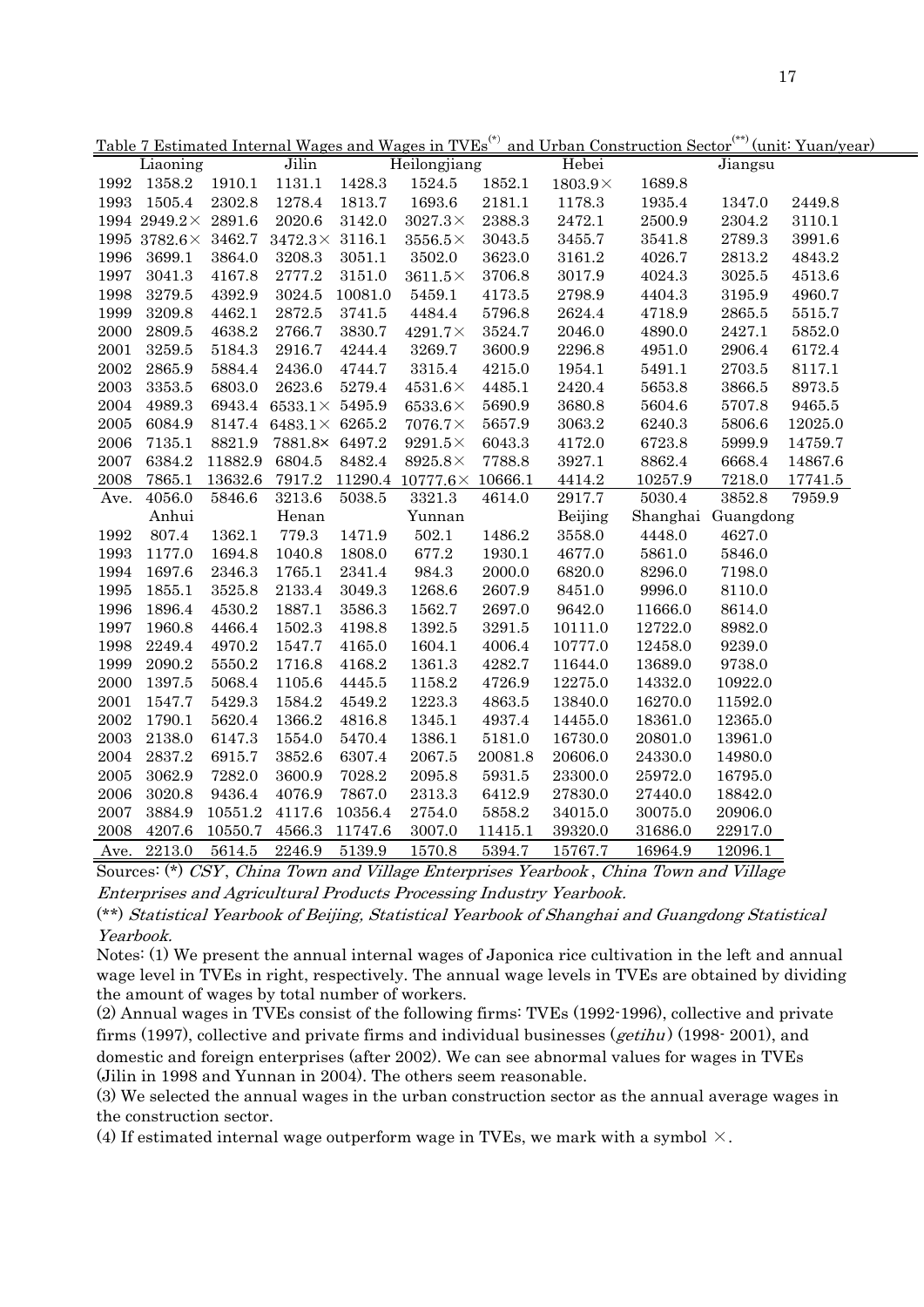Tablel 8 Tests of the Equality of Internal Wages and Market Wages Received by Market Participants

| Internal wage vs market wage                                                                                                      |
|-----------------------------------------------------------------------------------------------------------------------------------|
| $\log w_{i\,houvly}$ * = -1.0862 + 1.1482 $\log w_{i\,market}$ $R^2$ : 0.5870                                                     |
| $(0.092)$ $(0.083)$ $F(2,133) = 404.67$                                                                                           |
| Internal wage vs wage levels in TVEs                                                                                              |
| $R^2$ : 0.4675<br>$\log w_{i \text{,} }$ * = 1.7401 + 0.727 $\log w_{i \text{,}}$ $R^2$ :<br>(0.571) (0.067) $F(2,133) = 126$ .17 |
|                                                                                                                                   |

Note: Standard errors are shown in parentheses.

 $\overline{a}$ 

 Following the method of Sonoda and Maruyama (1999), we first estimate the following equation presented by Skoufias (1994):

$$
\ln w_{ij}^* = a + b \ln w_{ik},\tag{11}
$$

where  $w_{i,j} * (i = 1...n, n = 135)$  stands for the internal wages of Japonica rice cultivation on hourly and yearly bases,  $j =$  hourly and yearly,  $w_{i_k}$  is the market wages of Japonica rice cultivation and wages in TVEs, *k* = market and TVEs. Then we conducted the joint hypothesis test as follows: null hypothesis  $H_0: a = 0$  and  $b = 1$ , alternative hypothesis  $H_1: a \neq 0$  or  $b \neq 1$ . We obtained the estimated equations shown in Table 8. The F statistics of both equations rejected the null hypothesis at a 1 % level of significance.

 Next, we tested whether the averages of the internal wages are statistically lower than the market wage averages in Japonica rice cultivation and TVEs. The difference between the two wages is defined as  $D_i = w_i - w_i^*$ . The test statistic for paired sample is 18:

$$
t = n^{\frac{1}{2}}(\overline{D}/s_D) \sim t(n-1),
$$
\n(12)

where  $D$  and  $s<sub>D</sub>$  show sample means and sample standard errors of  $D<sub>i</sub>$ . These statistics are 21.86 and 10.32, which are rejected at a 1 % level of significance. Therefore,

<sup>18</sup> We conducted the test of whether two groups of wages are statistically independent. The test statistic is  $T = \rho(n-2)^2/(1-\rho^2)^2$ 1  $\sqrt{2}/(1-\alpha^2)$ 1  $T = \rho(n-2)^2 / (1-\rho^2)^2$  which is distributed as  $t(n-2)$ , where  $\rho$ denotes correlation between two wages. These statistics are, 12.25 and 8.37, which are rejected at a 1 % level of significance. It indicates that two groups of wages are not statistically independent.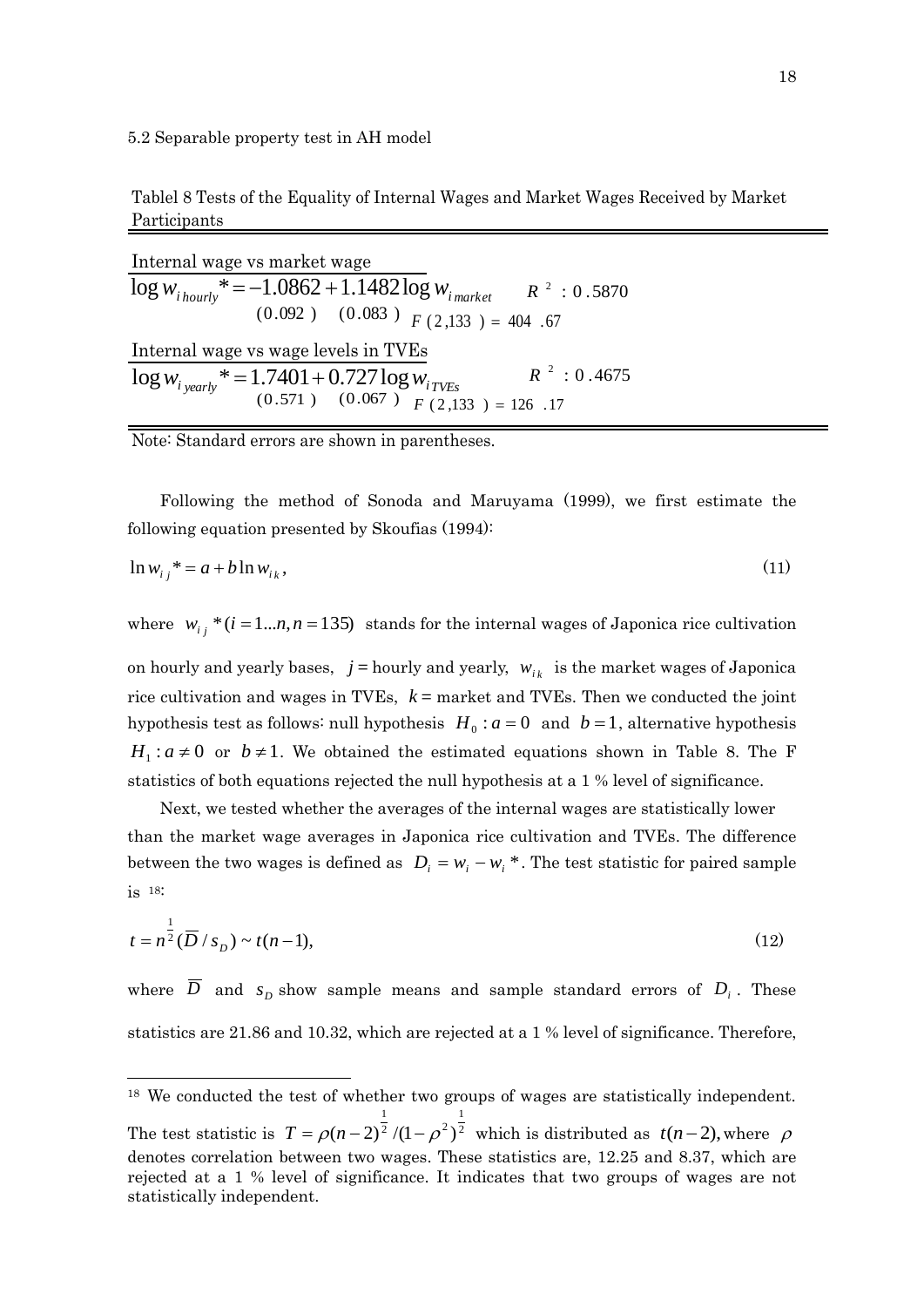the mean of the internal wages proves to be significantly lower than that of the market wages. 19

# 6. Conclusion

 $\overline{a}$ 

In this paper, we estimated the internal wages of Chinese Japonica rice production supply in eight provinces and analyzed the cause of migration in China in terms of wage gaps among sectors. We found that the means of internal wages is significantly lower than that of market wages in Japonica rice cultivation and TVEs. The result shows that the separable property is rejected in this AH model. As for the comparison of wages in each sector, we also discovered that internal wages are substantially lower than market wages in the urban construction sector. We showed that migration to each sector is caused by the wage gap.

These results show that Japonica rice farmers in eight provinces still have surplus labor, so that they chose migration to earn a higher income than the Japonica rice cultivation. On the other hand, the working hours in Japonica rice production have been decreasing, and output has been increasing because of the large input of agricultural chemicals and the replacement of animal labor by agricultural machinery. If agricultural machinery suitable to China"s natural conditions is developed and spread over the entire country, the output could be further increased. Farmland improvement is also important. For example, soil conservation and land irrigation would enhance production efficiency. The most important aspect of the Chinese agricultural sector is to develop efficient labor markets. Optimal allocation of labor forces will accelerate labor productivity and develop capital intensive agricultural industries in the near future. To establish efficient labor markets, the immediate concerns are to allow migrant workers to have permanent residences in urban areas. The central government needs to create a new system in which migrants have the same social benefits, medical services, and educational systems for migrant children as urban residents.

<sup>19</sup> We also conducted paired sample Wilcoxon signed rank test which is the nonparametric methods to test whether median of the difference of two groups are equal. The test statistics are 9.18 and 10.08, which is rejected at a 1 % level of significance. Therefore, the null hypothesis of no difference between the two wages is strongly rejected.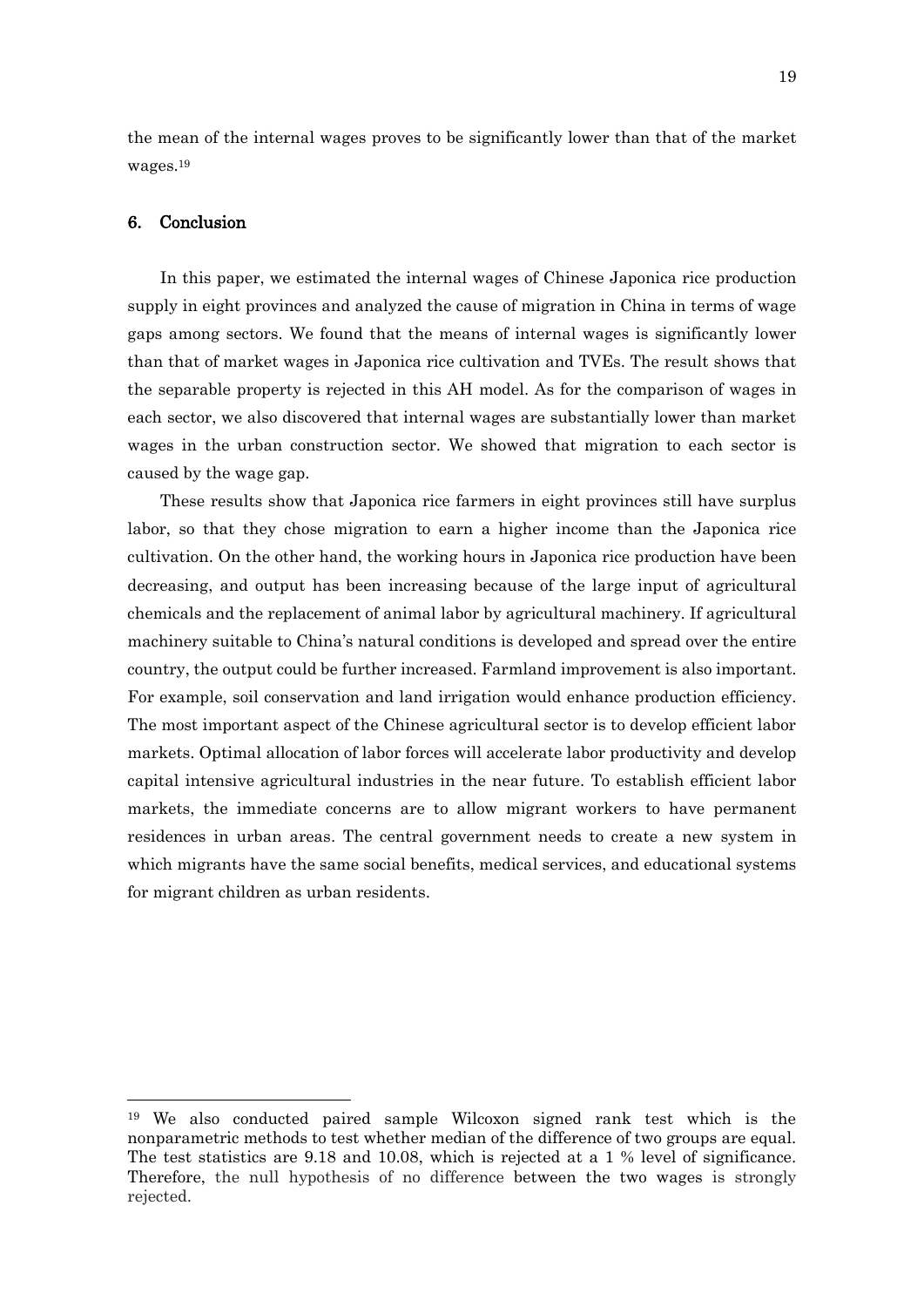|              | Output |         |       | Working hours Capital |       |         | Material |         | Planting area |         |
|--------------|--------|---------|-------|-----------------------|-------|---------|----------|---------|---------------|---------|
| Province     | Mean   | Std.Dev | Mean  | Std.Dev               | Mean  | Std.Dev | Mean     | Std.Dev | Mean          | Std.Dev |
| Liaoning     | 8.311  | 0.167   | 6.438 | 0.128                 | 5.519 | 0.336   | 5.813    | 0.257   | 6.272         | 0.115   |
| Jilin        | 8.269  | 0.204   | 6.408 | 0.195                 | 5.683 | 0.410   | 5.474    | 0.210   | 6.281         | 0.197   |
| Heilongjiang | 9.084  | 0.468   | 6.917 | 0.179                 | 6.658 | 0.707   | 6.385    | 0.204   | 7.217         | 0.371   |
| Hebei        | 6.844  | 0.277   | 5.311 | 0.337                 | 4.017 | 0.217   | 4.727    | 0.307   | 4.727         | 0.262   |
| Jiansu       | 9.481  | 0.210   | 7.646 | 0.243                 | 6.902 | 0.581   | 7.298    | 0.279   | 7.395         | 0.178   |
| Anhui        | 7.663  | 0.283   | 6.259 | 0.154                 | 5.016 | 0.582   | 5.257    | 0.400   | 5.849         | 0.176   |
| Henan        | 6.418  | 0.185   | 5.272 | 0.248                 | 3.350 | 0.423   | 4.296    | 0.179   | 4.548         | 0.109   |
| Yunnan       | 8.084  | 0.187   | 7.224 | 0.195                 | 5.101 | 0.305   | 5.295    | 0.190   | 6.110         | 0.087   |
| All          | 7.929  | 0.922   | 6.357 | 0.753                 | 5.206 | 1.137   | 5.466    | 0.870   | 5.990         | 0.889   |

Table 9 Descriptive Statistics of Production Decision

Note: We set 1992 as the base year. All variables take logarithms.

### References

- Arayama, Yuko, 1986. Time Allocation of Japanese Farm Households. Ph.D Dissertation, University of Chicago.
- Becker, Gary, 1965. A Theory of the Allocation of Time. Economic Journal 75 (29), 493-517
	- 17.
- Beijing Municipal Bureau of Statistics and National Bureau of Statistics Survey Office in Beijing, various years. Beijing Statistical Yearbook. China Statistics Press, Beijing.
- Cai, Fang, 2007a. Growth and Structural Changes in Employment in Transitional China. Economic Research Journal 42 (7), 4-14. (in Chinese)
- Cai, Fang, 2007b. The Myth of Surplus Labor Force in Rural China. Chinese Journal of Population Science 2007 (2), 2-7. (in Chinese)
- Chen, Dong, Niu, Zhili, (Eds.), 1989. Practical Manual on Economic Statistics. Renmin University Press, Beijing. (in Chinese)
- Cook, Sarah, 1999. Surplus Labor and Productivity in Chinese Agriculture: Evidence from Household Survey Data. Journal of Development Studies 35 (3), 16-44.
- Colby, W. Hunter, Crook, Frederick W., Webb, Shwu-Eng H., 1992. Agricultural Statistics of the People"s Republic of China, 1949-90. Economic Research Service Statistical Bulletin No. 844, U.S. Department of Agriculture, Washington DC.
- Department of Price, National Development and Reform Commission, various years. The Data Collection of the National Farm Production Costs and Returns. China Statistics Press, Beijing.
- Department of Price, National Development and Reform Commission, 2003. The Data Collection of the National Farm Production Costs and Returns: After the Establishment of a Nation 1953-1997 Vol.2. China Price Publishing House, Beijing.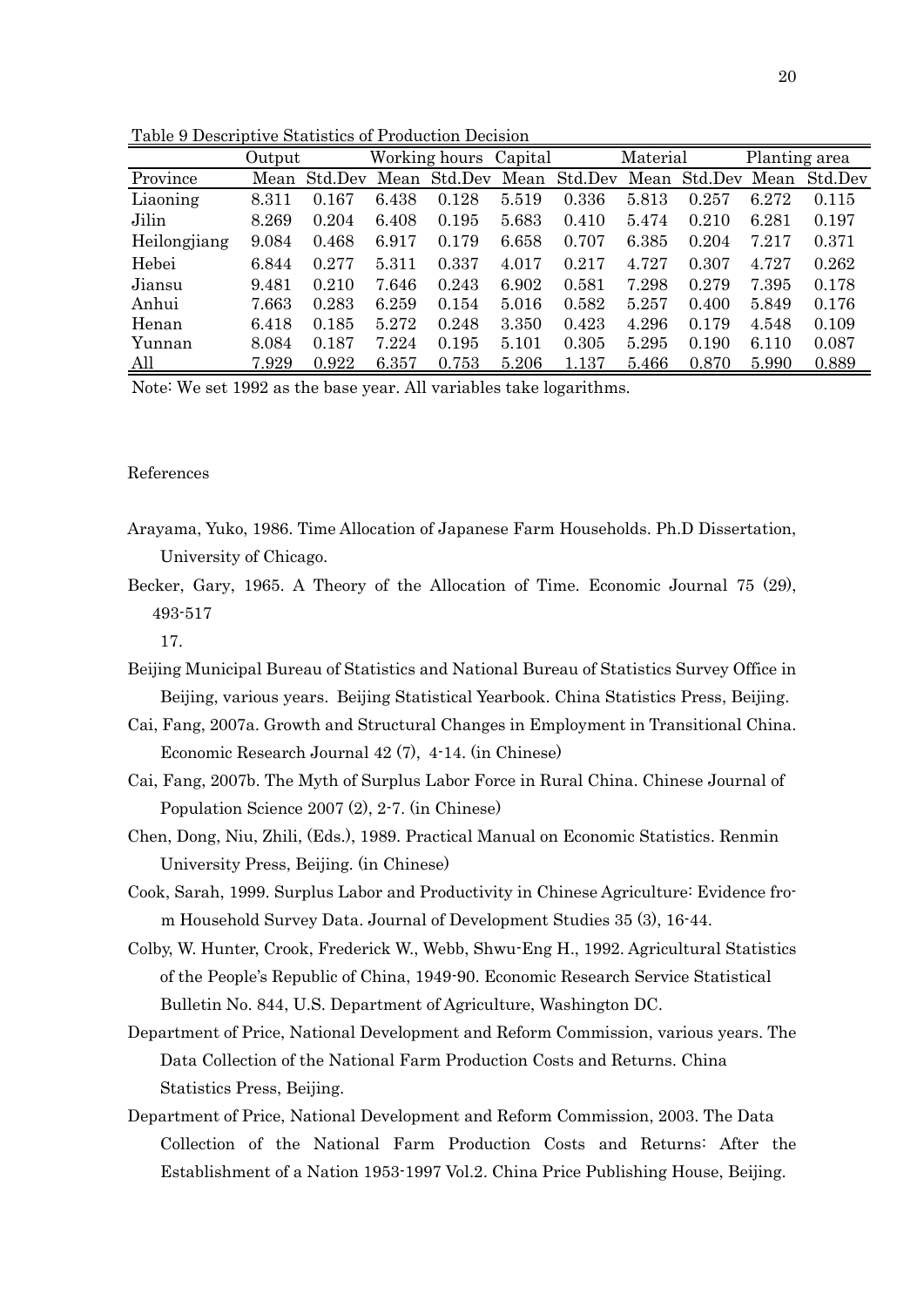- Department of Price, National Development Planning Commission, various years. The Data Collection of the National Farm Production Costs and Returns. China Price Publishing House, Beijing.
- Department of Rural Surveys National Bureau of Statistics, various years. China Rural Statistical Yearbook. China Statistics Press, Beijing.
- Department of Rural Surveys National Bureau of Statistics, 2005. Research on Rural Labor of China. China Statistics Press, Beijing.
- Department of Trade and External Economic Relations Statistics, National Bureau of Statistics, various years. Market Statistical Yearbook of China. China Statistics Press, Beijing.
- Department of Urban Society and Economic Statistics, National Bureau of Statistics of China, various years, China Price Yearbook. China Statistics Press, Beijing.
- Editorial Board of the China Agriculture Yearbook, various years. China Agriculture Yearbook. China Statistics Press, Beijing.
- Editorial Board of the Chinese Township and Village Enterprises and Chinese Agricultural Product Processing Industry Yearbook, various years. Chinese Township and Village Enterprises and Chinese Agricultural Product Processing Industry Yearbook, China Agriculture Press, Beijing.
- Editorial Board of the Chinese Township and Village Enterprises Yearbook, various years. Chinese Township and Village Enterprises and Agricultural Yearbook. China Agriculture Press, Beijing.
- Guggenberger, Patrik, 2010. The Impact of a Hausman Pretest on the Size of a Hypothesis Test: the Panel Data Case. Journal of Econometrics 156 (2), 337-343.
- Guangdong Provincial Bureau of Statistics and Guangdong Survey Office of National Bureau of Statistics, various years. Guangdong Statistical Yearbook. China Statistics Press, Beijing.
- Hare, Denis, 1999. Push' versus 'Pull' Factors in Migration Outflows and Returns: Determinants of Migration Status and Spell Duration among China's Rural Population. Journal of Development Studies 35 (3), 45-72.
- Hare, Denis, 2002. The Determinants of Job Location and Its Effect on Migrants' Wages: Evidences from Rural China. Economic Development and Cultural Change 50 (3), 557-579.
- Hausman, Jerry. A., 1978. Specification Tests in Econometrics. Econometrica 46 (6), 1251-1271.
- Hoken, Hisatoshi, 2000. The Analysis of Off-farm Work Decisions and Labor Supply in Rural China: a Case of Dahe Township in Hebei Province. Monthly Journal of Institute of Developing Economies 41 (1), 34-66. (in Japanese )
- Johnson, D. Gale, 1995. Is Agriculture a Threat to China"s Growth?. Working Paper No.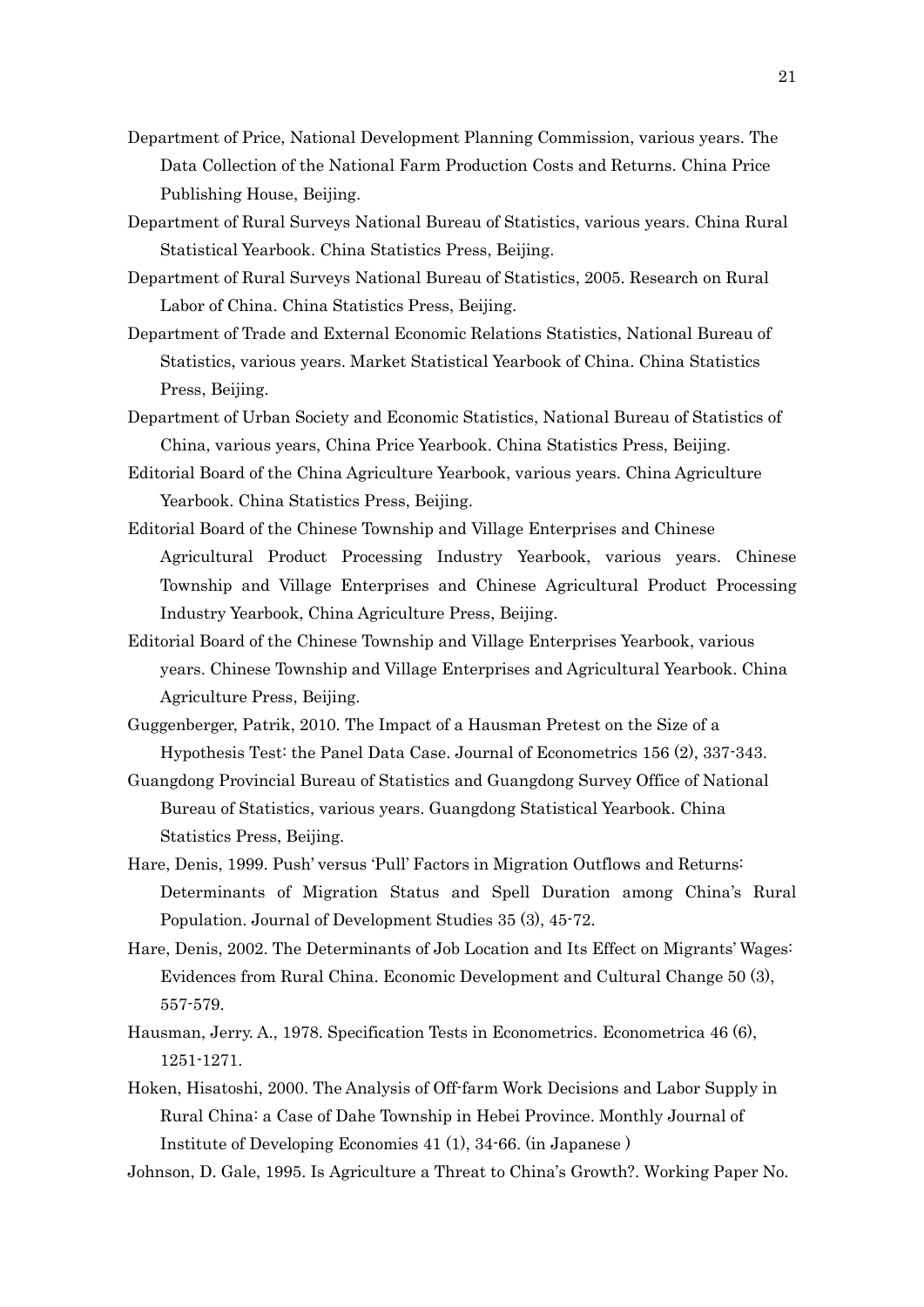95:04, Office of Agricultural Economics Research, University of Chicago.

- Kang, Xia, Liu, Xiumei, 2005. An Analysis of Technical Efficiency in Chinese Crop Production: Estimation of Stochastic Frontier Model. China Rural Survey 2005 (4), 25-32. (in Chinese)
- Kurosaki, Takashi, Fafchamps, Marcel, 2002. Insurance Market Efficiency and Crop Choices in Pakistan. Journal of Development Economics 67 (2), 419-453.
- Lewis, W. Arthur, 1954. Economic Development with Unlimited Supplies of Labour. The Manchester School 22 (2), 139-191.
- Lu, Zhigang, Song, Shunfeng, 2006. Rural–Urban Migration and Wage Determination: The Case of Tianjin, China. China Economic review 17 (3), 337-345.
- Minami, Ryoshin, Ma, Xinxin, 2009. The Turning Point of Chinese Economy: Compared with Japanese Experience. Monthly Journal of Institute of Developing Economies 50 (12), pp.2-20. (in Japanese)
- Meng, Xin, 2000. Labour Market Reform in China. Cambridge University Press, Cambridge.
- Nakajima, Chihiro, 1956. Equilibrium Theory in a Laborers Family Budget. Journal of Rural Economics 28 (2), 28-42. (in Japanese)
- Nakajima, Chihiro, 1957. Equilibrium Theory of Family-Farm. The Economic Review of Osaka University, 7 (2), 47-78. (in Japanese)
- National Bureau of Statistics, China Statistical Yearbook. China Statistics Press, Bejing.
- Parish, William L., Zhe, Xiaoye, Li, Fang, 1995. Nonfarm Work and Marketization of the Chinese Countryside. The China Quarterly No.143, 697-730.
- Shanghai Municipal Statistics Bureau, various years. Shanghai Statistical Yearbook. China Statistics Press, Beijing.
- Shapiro, Carl, Stiglitz, Joseph E., 1984. Equilibrium Unemployment as a Worker Discipline Device. American Economic Review 74 (3), 433-444.
- Singh, Inderjit, Squire, Lyn, Strauss, John, (Eds.), 1986. Agricultural Household Models: Extensions, Application, and Policy. Johns Hopkins University Press, Baltimore.
- Skoufias, Emmanuel, 1994. Using Shadow Wages to Estimate Labor Supply of Agriculture Households. American Journal of Agricultural Economics 76 (2), 215-227.
- Sonoda, Tadashi, Maruyama, Yoshihiro, 1996. Causes for the Seemingly Anomalous Behavior of Agricultural Households: An Alternative Decomposition of Their Comparative Statics in Terms of the Internal Rate of Wage. Discussion Paper Series No. 693, Institute of Socio Economic Planning, University of Tsukuba.
- Sonoda, Tadashi, Maruyama, Yoshihiro, 1999. Effects of the Internal Wage on Output Supply: A Structural Estimation for Japanese Rice Farmers. American Journal of